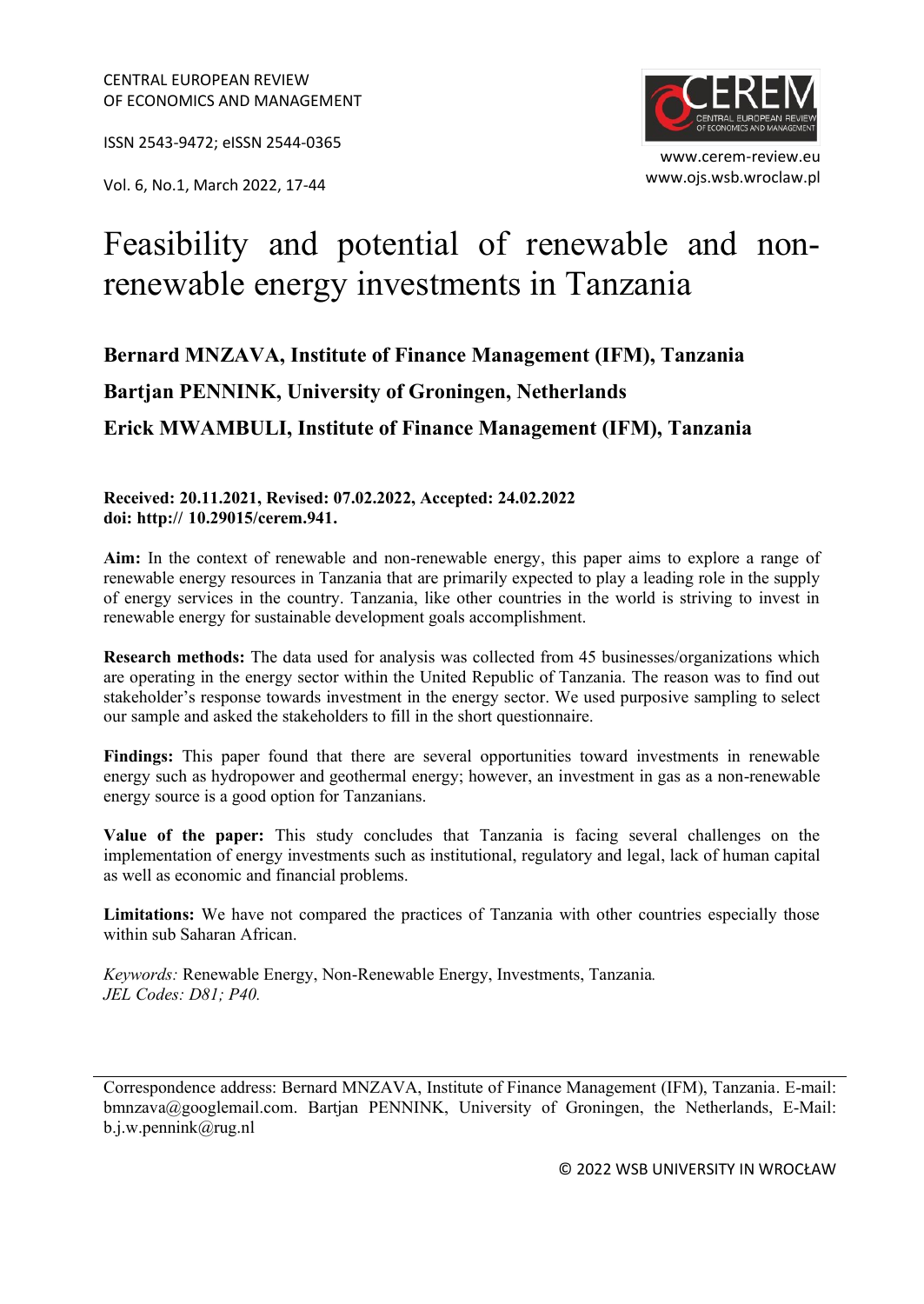#### **1. Introduction**

The United Republic of Tanzania is the largest country in East African regional block. The country is bordered by the Indian Ocean and eight countries (Kenya, Uganda, Rwanda, Burundi, Democratic Republic of Congo (DRC), Zambia, Malawi and Mozambique). Tanzania is among the key players in African economy and its important role has been shown on several African social-economic organizations where Tanzania is among the key founders such as the East African Community (EAC) and Southern African Development Community (SADC).

"According to the World Bank (2020), the Tanzanian economy records a strong income growth over the past decade. On 1<sup>st</sup> July 2020 the World Bank announced that Tanzania's gross national income (GNI) per capital increased from USD 1,020 in 2018 to USD 1,080 in 2019, exceeding the threshold for lower-middle income status." The current economic situation is highly uncertain due to ongoing pandemic (COVID-19) especially in sectors reliant on global demand. The Tanzania's inflation rate has been low and stable. According to the World Bank forecast, Tanzania is among the fastest growing economies in sub-Saharan Africa, Tanzania economy is being above the regions average growth projected at 2.7%.<sup>1</sup>

The World Bank's data shows that the United Republic of Tanzania (URT) has a population of around 58 million, and only 35.6% of the country's population has access to the electricity grid (World Bank 2018). This information implies that the majority of Tanzanian citizens have limited access to energy supply. Ideally, energy is critical for the growth of the economy, social development, and quality of life worldwide (Acikgoz 2011; Abu-Rumman et al. 2020).

In Tanzania, there are several energy sources such as biomass, solar, hydropower, geothermal, biogas, wind, tidal, and waves; however, the major sources of power are only natural gas, petroleum, and hydropower*.* One previous study reveals that an adequate and efficient energy supply contributes to the country's social-economic and political development (Abu-Rumman et al. 2020).

<sup>1</sup> https://www.thecitizen.co.tz/tanzania/news/world-bank-upbeat-on-tanzania-prospects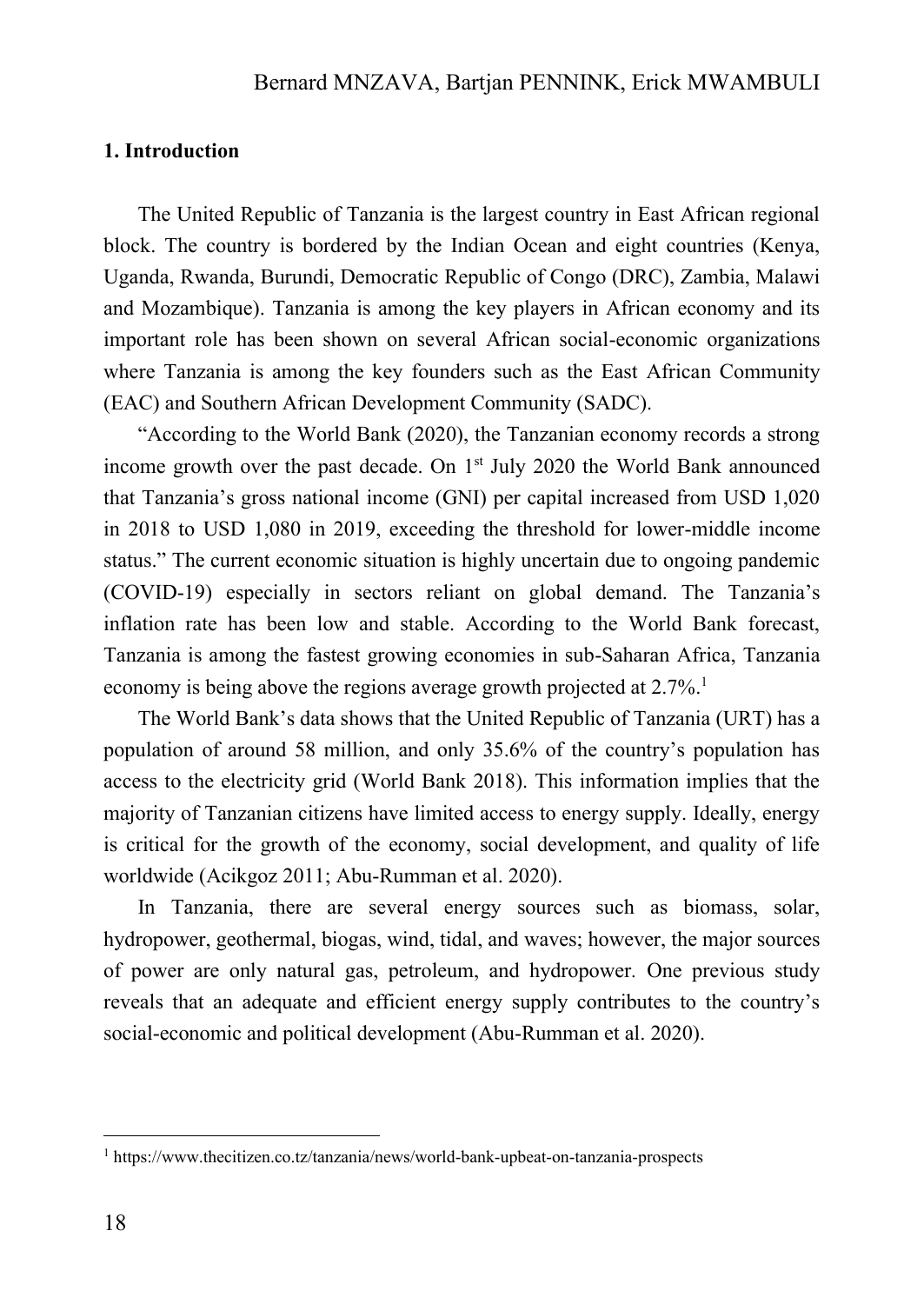The energy supply in the country increases access towards reliable, sustainable, affordable, and modern energy to its citizen. Renewable energy sources are vital to local household users because most people depend on firewood, charcoal, and cow dung as their source of energy. These local energy sources are threatening to human health and contribute to climate problems, mainly global warming effects. To ensure a friendly environment, an efficient and sustainable source of power, the use of renewable energy sources is the best option. For this reason, the investment in renewable energy resources in Tanzania is inevitable.

According to Heshmati et al. (2014), there is a global concern about renewable energy sources. To date, many countries have started to fix facilities that use renewable energy sources for power generation. Sources and to date many countries have started to fix facilities that use renewable energy sources for the power generation. These alternative energy sources are essential in eliminating challenges arising from climate change. Tanzania has great potential to develop these renewable energy sources if the great effort to other renewable sources such as solar, thermal, wind, biomass, and biogas will be utilized similar to the ongoing hydropower projects. Therefore, a well-established, produced, and utilized renewable energy in a modern and sustainable manner will assist a large population of Tanzanians and is expected to eliminate energy problems in the country.

The remainder of this paper is organized as follows. Section 2 presents the energy situation in the country. Section 3 reveals and discusses different renewable energy sources in Tanzania. Section 4 focuses on discussion of electricity situation in the country. In this section we also make use of primary data from 45 companies working in the energy sector and we present policies and regulations of the energy sector in Tanzania. We close this section 5 with paying attention to investments made in the country's energy sector. The final section provides a summary and concluding remarks.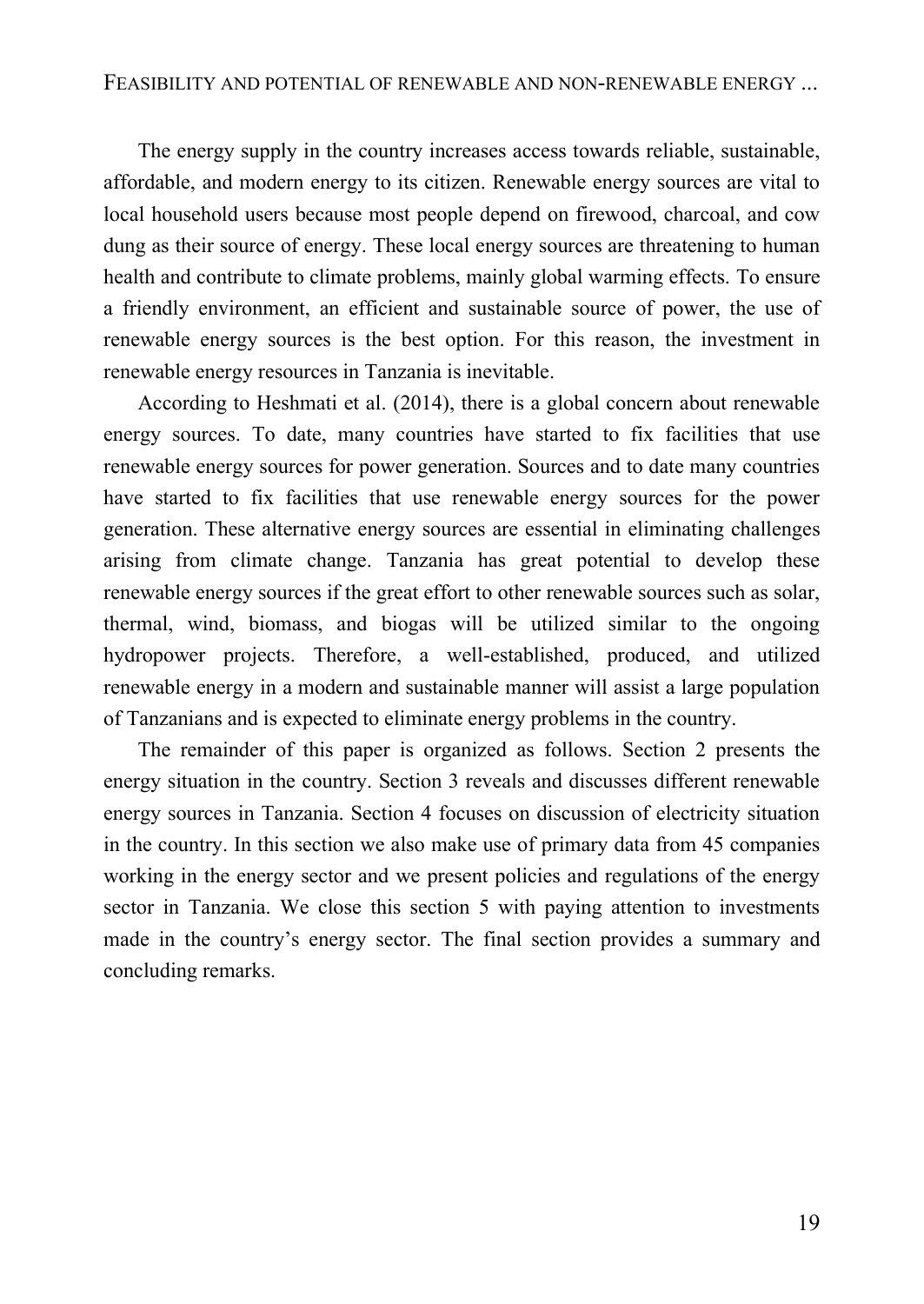#### **2. Energy situations in Tanzania**

Tanzania uses various energy sources; however, electricity and biomass are largely used throughout the country. Tanzania Electric Supply Company Limited (TANESCO) is the main supplier of electric power in the country. This company is a state-owned organization that owns most of the nation's transmission and distribution network and more than 50% of its generating capacity. TANESCO, as a sole national utility organization dominates the power sector in the country. Another main source of energy is biomass, which accounts for 83% of the total energy consumption in Tanzania. In the country's rural areas, biomass is mainly used as fuel for cooking and heating.

The use of firewood as the main source of energy for cooking is still predominant in Tanzania. The data shows about 71.2% of households use firewood as the main source of energy for cooking, followed by charcoal (37%) and kerosene (5%). <sup>2</sup> Further, the report revealed that the use of firewood is more dominant in rural households (92%) compared to urban household (28.4%). Moreover, the use of modern source of energy for cooking (electricity, bio and industrial gas, and solar) by households' accounts for only 1%.<sup>3</sup>

#### **2.1. Energy data**

The total primary energy supply in Tanzania is presented in Table 1 below. As indicated in the table, biofuels and waste account for 83.9% of the primary energy supply in the country. This is followed by oil products  $(11.9\%)$ , natural gas  $(2.8\%)$ , hydro (0.7%), and coal (0.6%). The remaining primary sources of energy supply accounts for about 0.1%.

The total final energy consumption in Tanzania is presented in Figure 1 in the KTOE, and Figure 2 in percentage-wise. The data shows that biofuels and waste are the most used energy accounting source for 85% of the country's total energy consumption. The other sources of energy used in Tanzania are oil products, which are about 12%, electricity about 2%, coal about 0.7%, and natural gas, which is about 0.6%.

<sup>2</sup> REA and NBS-Energy Access Situation Report,2016 Tanzania Mainland

<sup>3</sup> REA and NBS-Energy Access Situation Report,2016 Tanzania Mainland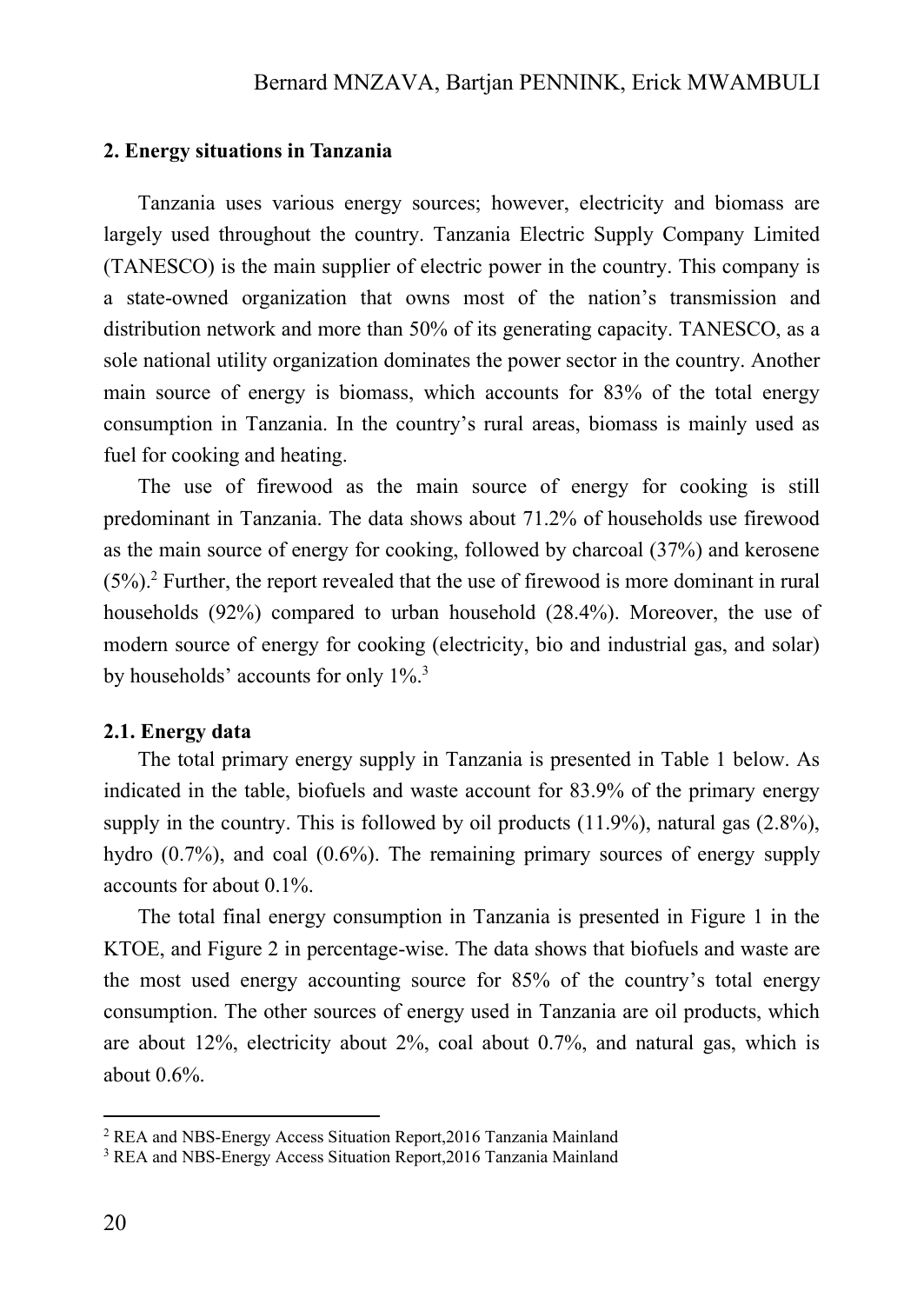FEASIBILITY AND POTENTIAL OF RENEWABLE AND NON-RENEWABLE ENERGY ...

| $\mathbf{B}$ - $\mathbf{F}$ $\mathbf{F}$ - $\mathbf{F}$<br>Total primary energy supply | <b>KTOE</b> | Percent $(\% )$ |
|----------------------------------------------------------------------------------------|-------------|-----------------|
| Coal                                                                                   | 158         | 0.6             |
| Crude oil                                                                              | 0           | $\Omega$        |
| Oil products                                                                           | 3089        | 11.9            |
| Natural gas                                                                            | 731         | 2.8             |
| Nuclear                                                                                |             | $\theta$        |
| Hydro                                                                                  | 181         | 0.7             |
| Geothermal, solar, wind etc.                                                           | 2           | $\Omega$        |
| Biofuels and waste                                                                     | 21801       | 83.9            |
| Electricity                                                                            | 6           |                 |
| Heat                                                                                   |             | $\theta$        |
| <b>Total</b>                                                                           | 25968       | 100             |

#### **Table 1. Energy supply data**

Source: IEA Statistics (2015).





Source: IEA Statistics (2015).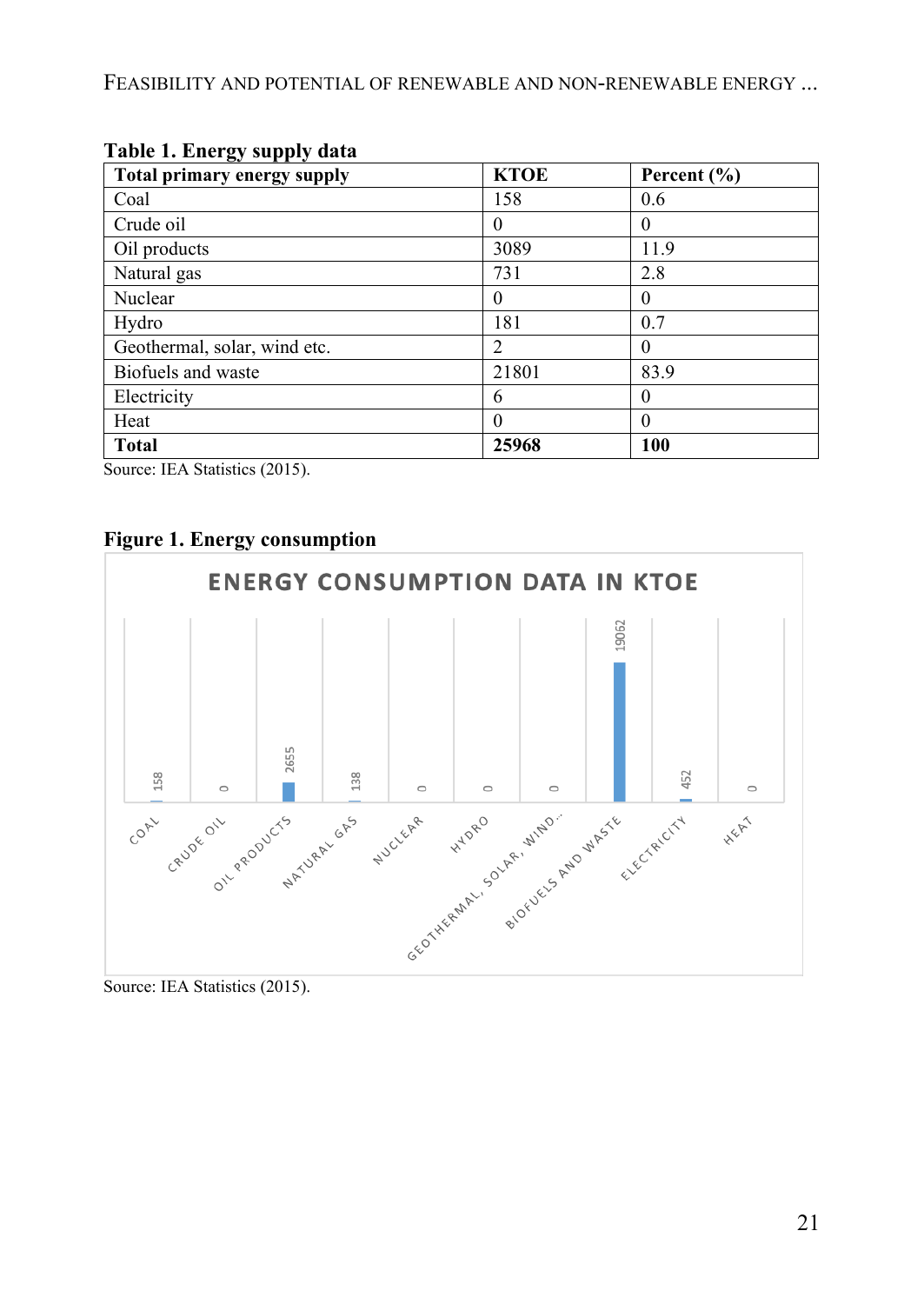

## **Figure 2. Energy consumption (percentage of KTOE)**

Source: IEA Statistics (2015).

## **3. Energy sources in Tanzania**

## **3.1. Renewable energy sources**

#### **3.1.1. Wind energy**

Wind energy has been the fastest–growing renewable energy technology in the world since the 1990s, and it's one of the cheapest resources per unit of generated electricity (Aliyu et al. 2018). The government of Tanzania, through TANESCO, has identified the potential areas for wind parks. There are several areas in the country, predominantly along the coast, with attractive wind speed. <sup>4</sup> Kititimo in Singida Region (9.9 m/s average wind speed at 30m) and Makambako in Njombe

<sup>4</sup> http://www.reegle.info/countries/Tanzania-energy-profile/TZ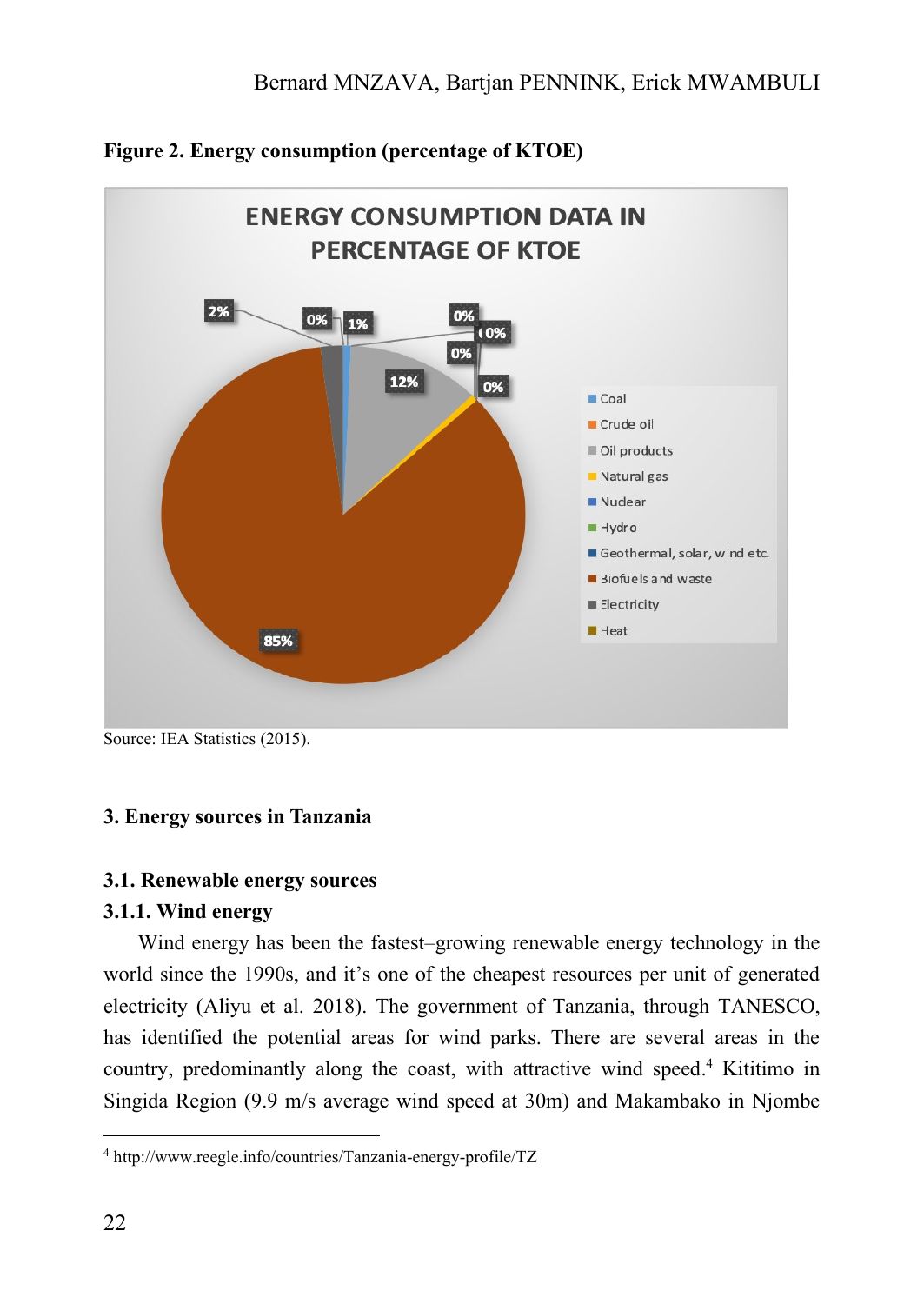Region (8.9 m/s), having been identified as promising wind resources for grid-scale electricity generation. TANESCO in collaboration with the Ministry of Energy (MET) is conducting wind resource assessments on eight further sites throughout the country. The Rural Energy Agency (REA) is supporting the wind measurements on Mafia Island. To date, four private companies have expressed an interest in investing in wind energy, considering construction of farms in the 50-100 MW range. 5

Recently, the country's first-ever wind farm started generating electricity as part of its start-up testing procedures. This wind farm is located at Mwenga, Mufindi District, in Iringa Region. This wind farm has a full capacity of 2.4 MW; the wind farm will provide much-needed energy security to clients of a rapidly expanding private rural grid network developed and operated by project developer Rift Valley Energy Group. <sup>6</sup> Overall, there are various potential areas for massive investment in wind energy throughout the country.

#### **3.1.2. Solar energy**

One previous study revealed that Tanzania has the greatest potential for renewable energy investments, particularly solar energy, due to its high solar irradiance (Aly et al. 2017). The levels of solar energy in the country is promising, ranging between 2,800 and 3,500 hours of sunshine per year and global horizontal radiation of 4-7 kWh per  $m^2$  per day.<sup>7</sup> The central region of Tanzania has high solar radiation compared to other regions or parts of the country. Many solar developers are seeking to set up large solar Photovoltaic (PV) projects in the country.

Recently, about 6 MW of solar off-grid PV has been installed in the country. PV installations are mostly used at villages, schools, hospitals, health centres, police stations, small telecommunication enterprises, and households mainly for premises lighting, street lighting, and basic electricity needs. The government of Tanzania's government has been supporting the expansion of solar PV programs with close collaboration with REA and various donors countrywide. One-grid connected PV plant has been commissioned to date. The 1 MW-plant produces about 1,800 MWh/year. The potential for grid-connected solar PV is estimated to amount 800

<sup>5</sup> http://www.africa-eu-renewables.org/market-information/tanzania

<sup>6</sup> htpp://www.offgridenergyindependence.com

<sup>7</sup> htpp://www.get-invest.eu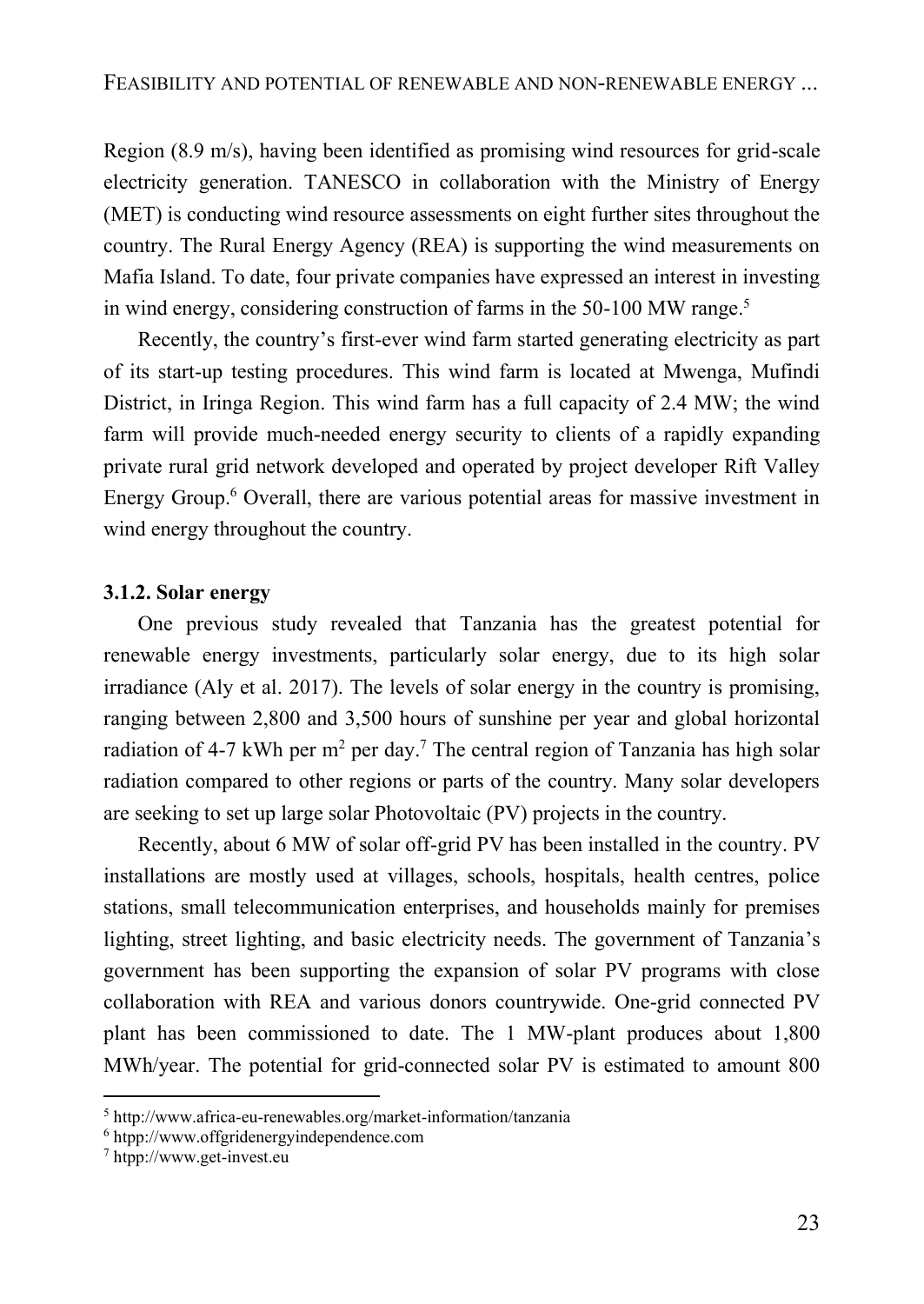MW. A number of private companies have expressed interest in developing 50-100 MW solar plants.

#### **3.1.3. Hydropower**

Hydropower is the most important indigenous renewable energy source of commercial energy in Tanzania, with a recognized potential of 4.7 GW of installed capacity and 3.2 GW of firm capacity. At present, only 15% of the potential installed capacity has been developed in the country, and several projects are currently soliciting funding. <sup>8</sup> Generally, the hydropower potentials in the country are located in the Rift Valley escarpments in the West, South west, and Northeast Regions of Tanzania. The planned hydropower generation sources in Tanzania includes the Stigler's Gorge (2,100 MW), Ruhudji (360 MW), and Rumakali (220  $\text{MW).}^9$ 

The Stigler Gorge project is the country's largest hydropower project that can produce enough electricity to justify investment in extending the national electricity grid. For many years now, hydropower has been the key source of electricity in the country; however intermittent river flows have threatened its reliability. Moreover, the issue of regional mismatch between hydropower sites and major demand centers is another major challenge facing the country as hydropower is concerned. The Tanzania power system master plan includes 16 hydropower projects with a combined capacity of 3,000 MW to be finalized by 2031. At present, TANESCO owns two small scale hydropower plants, namely Nyumba ya Mungu (8 MW) in Kilimanjaro Region and Uwemba (4 MW) in Njombe Region, while private institutions own two sites such as Mwenga (4 MW) in Iringa Region and Yovi (1 MW) in Morogoro Region. TANESCO has identified a further 131 specific small hydropower sites across the country. Overall, the Tanzania potential in hydropower includes those 16 hydropower projects with a combined capacity of 3,000 MW to be finalized by 2031

<sup>8</sup> [http://www.rvo.nl](http://www.rvo.nl/) –Final energy report Tanzania

<sup>9</sup> [http://www.rvo.nl](http://www.rvo.nl/) –Final energy report Tanzania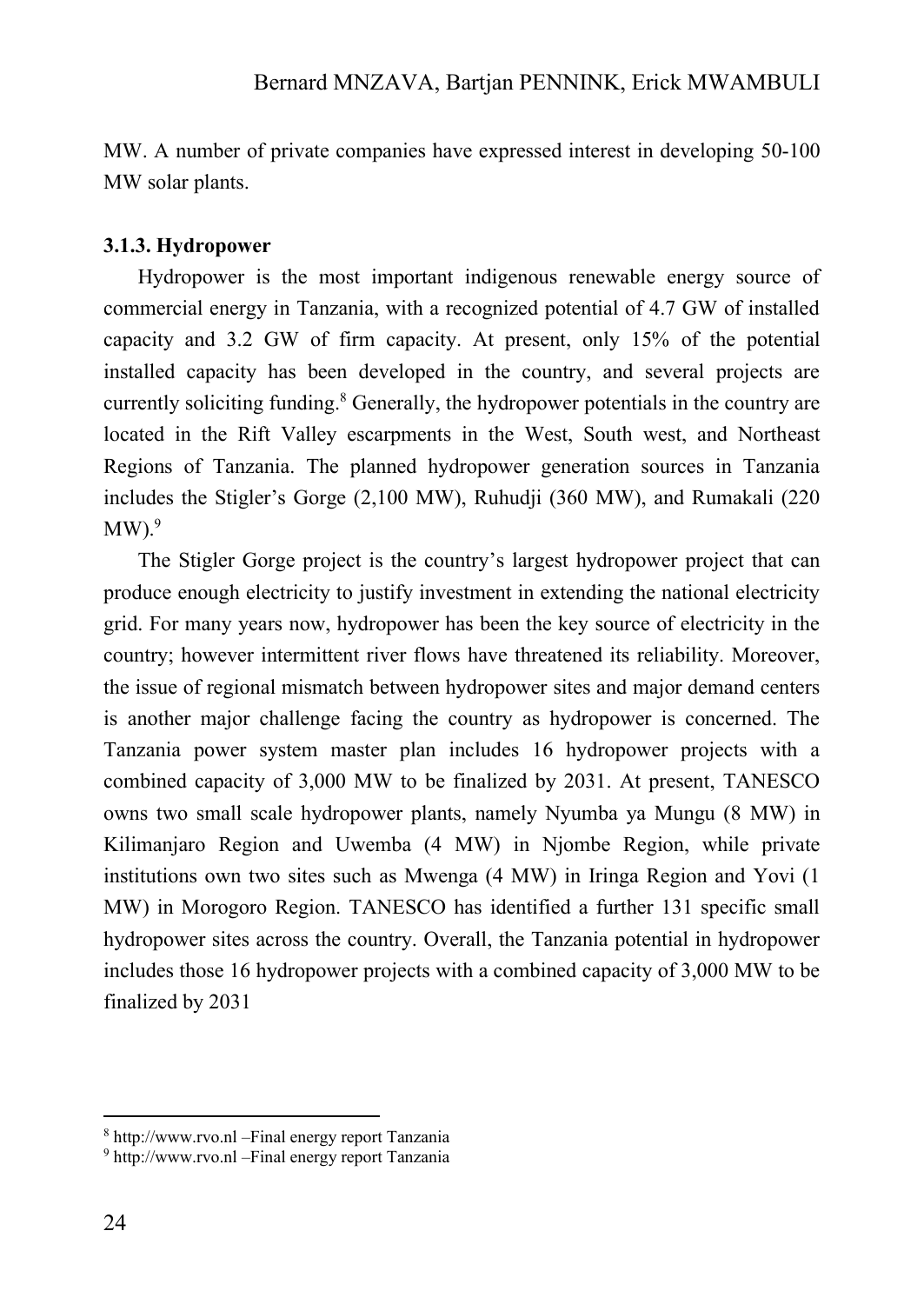#### **3.1.4. Bio-energy**

The bio-energy account for more than 80% of the total energy consumption in Tanzania. In the rural areas of Tanzania, biomass (mainly wood) is used to produce charcoal, which is sold in the urban areas of the country as the main source of household energy. <sup>10</sup> Throughout the country, charcoal is the single largest source of household energy in urban areas. The proportion of households in Dar es Salaam (the largest commercial/business city in Tanzania) using charcoal has increased from 47% to 71% during 2001 to 2007 (World Bank 2010). In the past, during 2009, it was forecasted that half of the country's annual consumption of charcoal was consumed in Dar es Salaam, amounting to 500,000 tons.

Currently, there is only one grid-connected biogas plant (18MW) in place. However, several private organizations, especially those in agro-industrial, have constructed their captive power systems based on biomass to generate electricity for their daily operations. The potential for modern biomass uses in Tanzania is very high considering that the raw materials available is abundant and includes sisal (0.2 MTPY), rice husk (0.2 MTPY), sugar bagasse (1.5 MTPY), coffee husk (0.1 MTPY), forest residue (1.1 MTPY) and municipal solid waste (4.7 MTPY).<sup>11</sup>

#### **3.1.5. Geothermal energy**

Tanzania has potential for geothermal power generation with a temperature of up to 255 degrees centigrade (dry steam). At present, more than 15 thermal areas with hot spring activity could be justifiable development projects. The total potential geothermal power in 50 identified sites is 650 MW. The Songwe site, which is located in the southern part of the country, is the largest with the estimated potential of 100MW of electricity.

The government of Tanzania believes that this renewable energy source will diversify its power sources and bring massive cost benefits to the citizens in terms of appropriate energy sources for the appropriate purposes including reductions in emissions (Kajugus et al. 2018). The major challenges for geothermal power generation in the country are that some of the identified geothermal sites, for

 $10$  [http://www.rvo.nl](http://www.rvo.nl/) – Final energy report Tanzania.

<sup>11</sup> http://www.africa-eu-renewables.org/market-information/tanzania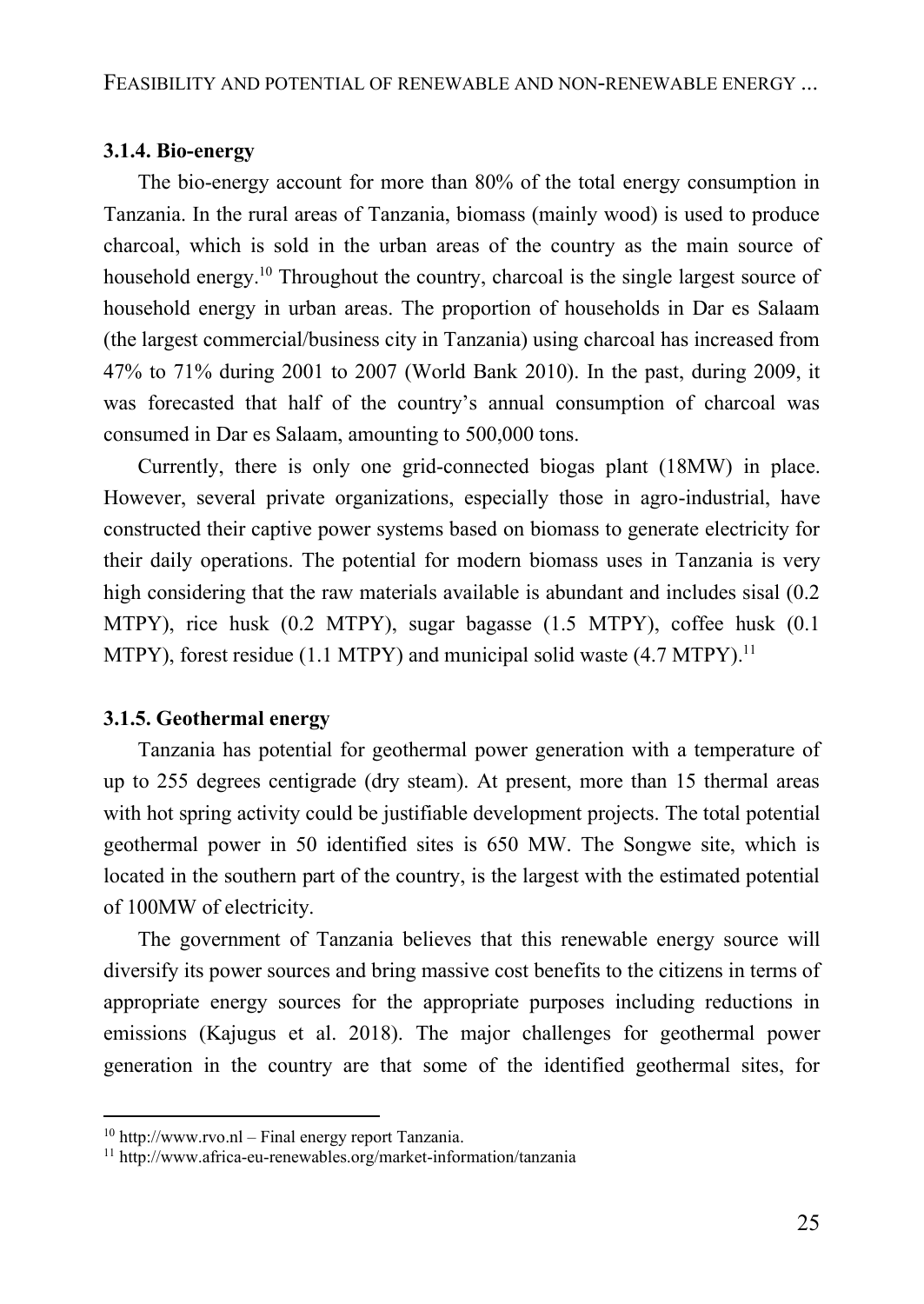instance, Lake Natron, are in or near reserves such as Lake Manyara National Park and Ngorongoro Conservation Area Authority. The geothermal exploitation involves changing the flows of underground water, which have led to the draining of nearby lakes. Overall, the country potential geothermal power is on those 50 identified sites of 650 MW of electricity.

#### **3.2. Non-renewable energy sources**

#### **3.2.1. Natural gas**

The exploration of natural gas in Tanzania has been for more 50 years. The first natural gas discovery in the country was made on the Songo Songo Island (located in Lindi Region-Southern Tanzania) in 1974, followed by Mnazi Bay (located in Mtwara Region-Southern Tanzania) in 1982.Tanzania decided to commercialize natural gas in 2004 and 2006 for Songo Songo and Mnazi Bay respectively. Since the year 2010 (about a decade ago), Tanzania has witnessed further natural gas discoveries with the latest estimated natural gas reserve (2016) of 57.25 trillion cubic feet (EWURA 2017). $^{12}$ 

To date, a total of 67 wells for both exploration and development were drilled between 1952 and 2013 in the country. Tanzania natural gas was discovered for both offshore basins (14 wells) and onshore basins (53 wells). There is a potential for natural gas in the country especially for domestic consumption, natural gas production (annually) has increased from 5.2 billion cubic feet in 2006 to 110 billion cubic feet in 2017, all of which destined for domestic consumption.<sup>13</sup>

#### **3.2.2. Petroleum**

The country does not produce crude oil, and Tanzania has not had a recent commercial oil discovery. The county consumes around 35,000 barrels per day of refined oil products, all of which is imported.<sup>14</sup>

The county is a net importer of petroleum products. The imported petroleum products in Tanzania includes Automotive Gas Oil (AGO), Unleaded Motor Spit Premium (MSP), Jet A-1, and Illuminating Kerosene (IK). The county introduced

<sup>12</sup> https://www.tanzaniainvest.com/gas

<sup>13</sup> https://www.tanzaniainvest.com/gas

<sup>14</sup> https://www.eia.gov/intenational/analysis/county/TZA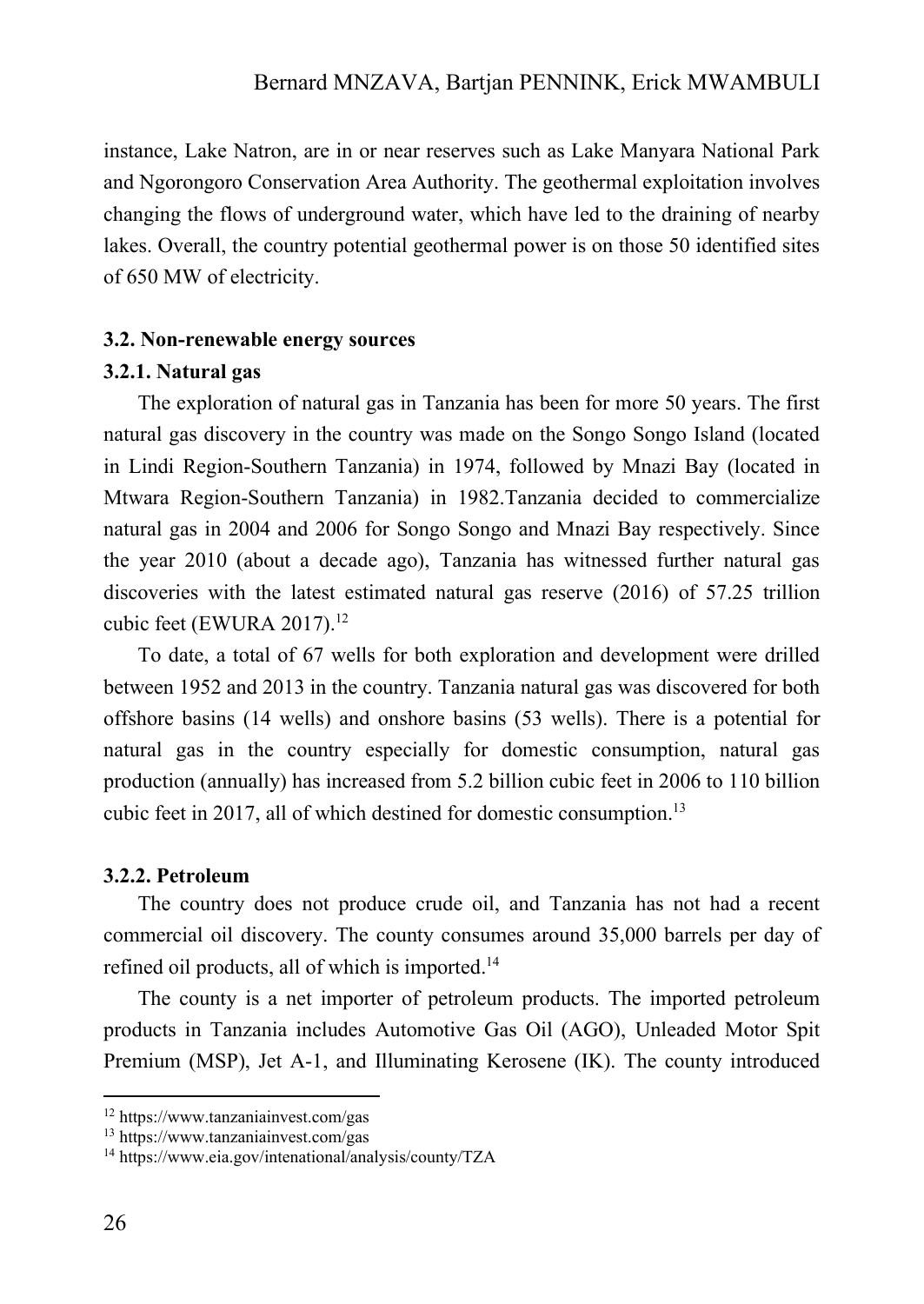the Bulk Procurement System (BPS) in January 2012 for petroleum products supply in the country.

In 2018, The East African country imported USD 1.77 billion in Refined Petroleum, becoming the 75th largest importer of Refined Petroleum in the world.<sup>15</sup> During the same period (2018), Refined Petroleum was the 1st imported product in Tanzania. The country import Refined Petroleum from various countries including India, United Arab Emirates (UAE), Saudi Arabia, Switzerland, and Oman.

In April 2021, the construction of a crude oil pipeline would take place from Hoima in Uganda to Tanga in Tanzania. The pipeline will be 1,445 Km long and will cost USD 3.5 billion. This Once completed, the pipeline (The East African Crude Oil Pipeline ) is a key potential for the country crude oil and will be the longest heated crude oil pipeline in the world.

## **3.3. Energy sources feasibility and potentials**

This sub section provides an overview of energy sources (both renewable and non-renewable) in Tanzania. The feasibility and potentials of various energy sources in Tanzania has been summarized in Table 2.

|                    | Feasibility                                                                                                                                                                                                  | <b>Potential</b>                                                                                                                                                                                                 |
|--------------------|--------------------------------------------------------------------------------------------------------------------------------------------------------------------------------------------------------------|------------------------------------------------------------------------------------------------------------------------------------------------------------------------------------------------------------------|
| <b>Renewables:</b> |                                                                                                                                                                                                              |                                                                                                                                                                                                                  |
| Wind energy        | TANESCO in collaboration<br>with the Ministry of Energy<br>(MET) is conducting wind<br>resource assessments in the<br>country and Rural Energy<br>Agency (REA) is supporting the<br>wind measurements.       | Overall, there<br>various<br>are<br>potential areas for<br>massive<br>investment in wind<br>energy<br>throughout the country.                                                                                    |
| Solar energy       | In Tanzania, the levels of solar<br>energy is promising, ranging<br>between $2,800$ and $3,500$ hours<br>of sunshine per year and global<br>horizontal radiation of 4-7 kWh<br>per m2 per day. <sup>16</sup> | The<br>potential for<br>grid-<br>connected solar<br><b>PV</b><br>$-1S$<br>estimated to amount 800 MW.<br>A number of private companies<br>expressed interest in<br>have<br>developing 50-100 MW solar<br>plants. |

**Table 2. Energy sources feasibility and potentials in Tanzania**

<sup>15</sup> https:/[/ www.vallis-goup.com-The](http://www.vallis-goup.com-the/) Petroleum Industry in Tanzania

<sup>16</sup> htpp://www.get-invest.eu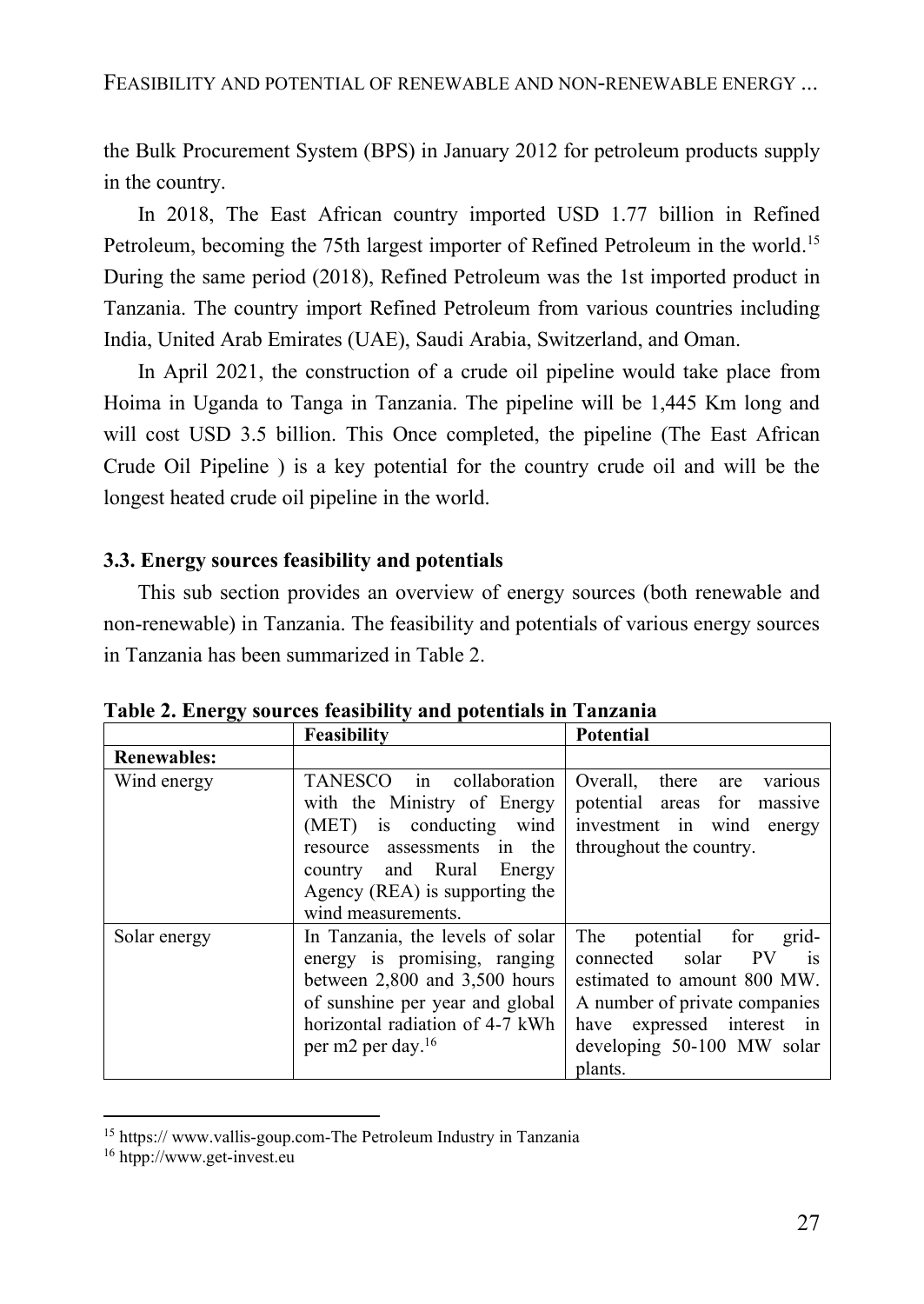|--|

| Hydropower        | In Tanzania, only 15% of the<br>potential installed capacity has<br>been developed in the country,<br>and<br>several<br>projects<br>are<br>currently soliciting funding. <sup>17</sup>                                           | The Tanzania potential<br>in<br>includes<br>hydropower<br>16<br>hydropower projects with a<br>combined capacity of 3,000<br>MW to be finalized by 2031.                                                                                                                                                                                                                    |
|-------------------|----------------------------------------------------------------------------------------------------------------------------------------------------------------------------------------------------------------------------------|----------------------------------------------------------------------------------------------------------------------------------------------------------------------------------------------------------------------------------------------------------------------------------------------------------------------------------------------------------------------------|
| Bio-energy        | The proportion of households in<br>Dar es Salaam (the largest<br>commercial/business<br>city<br>in<br>Tanzania) using charcoal has<br>increased from 47% to 71%,<br>during 2001 to 2007 (World<br>Bank 2010).                    | The potential<br>for<br>modern<br>biomass uses in Tanzania is<br>very high considering that the<br>materials<br>available<br>raw<br>is<br>abundant and includes sisal<br>$(0.2$ MTPY), rice husk $(0.2)$<br>MTPY), sugar bagasse<br>(1.5)<br>MTPY), coffee husk<br>(0.1)<br>MTPY), forest residue<br>(1.1)<br>MTPY) and municipal solid<br>waste (4.7 MTPY). <sup>18</sup> |
| Geothermal energy | Tanzania, more than<br>15<br>ln<br>thermal areas with hot spring<br>activity could be justifiable<br>development projects.                                                                                                       | The total potential geothermal<br>power in 50 identified sites is<br>650 MW of electricity.                                                                                                                                                                                                                                                                                |
| Non-renewables:   |                                                                                                                                                                                                                                  |                                                                                                                                                                                                                                                                                                                                                                            |
| Natural gas       | In Tanzania, a total of 67 wells<br>for<br>both<br>exploration<br>and<br>drilled<br>development<br>were<br>between 1952 and 2013 in the<br>country.                                                                              | There is a potential for natural<br>gas in the country especially<br>domestic<br>consumption,<br>for<br>production<br>natural<br>gas<br>(annually) has increased from<br>5.2 billion cubic feet in 2006 to<br>110 billion cubic feet in 2017,<br>of which destined<br>for<br>all<br>domestic consumption. <sup>19</sup>                                                    |
| Petroleum         | The country does not produce<br>crude oil, and Tanzania has not<br>had a recent commercial oil<br>The<br>discovery.<br>county<br>consumes around 35,000 barrels<br>per day of refined oil products,<br>all of which is imported. | The construction of a crude oil<br>from<br>Hoima<br>pipeline<br>in<br>Uganda to Tanga in Tanzania<br>(The East African Crude Oil<br>Pipeline ) is a key potential to<br>the country.                                                                                                                                                                                       |

Source: Authors' own elaboration.

<sup>&</sup>lt;sup>1717</sup> [http://www.rvo.nl](http://www.rvo.nl/) – Final energy report Tanzania

<sup>18</sup> http://www.africa-eu-renewables.org/market-information/tanzania

<sup>19</sup> https://www.tanzaniainvest.com/gas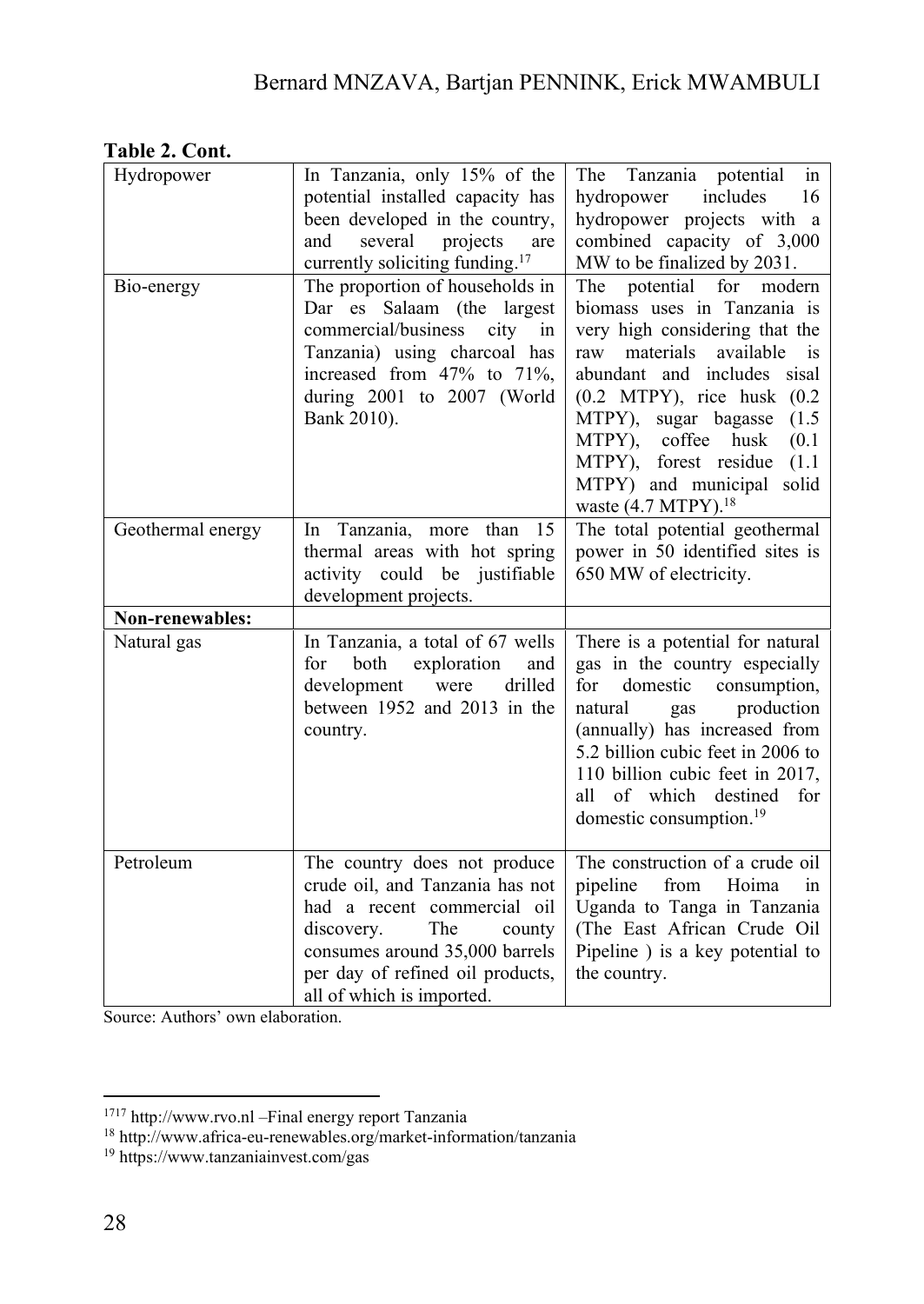#### **3.4. Major stakeholders in the Tanzania energy sector**

This sub section provides an overview of major stakeholders in Tanzania energy sector (both renewable and non-renewable). In Tanzania, the energy sector is characterized by a plurality of stakeholders; at present extensive reforms are being planned. Currently, the main players are the following.

Tanzania Electric Supply Company Limited (TANESCO) is the energy public utility organization in the country. TANESCO acts as producer, transmitter, and distributor of electricity in the country. It is also a single buyer from Independent Power Producers. Small Power Producers may directly serve clients in areas not covered by TANESCO. In the near future, TANESCO will be divided into two to three companies to create an independent system operator and halt government subsidies. 20

REA is an autonomous body under the Ministry of Energy of the United Republic of Tanzania. Its main function is to promote and facilitate improved access to modern energy services in rural areas of Mainland Tanzania. REA overseas development in rural areas and it's an independent government agency in the country. REA became operational in October 2007.<sup>21</sup>

EWURA is the energy, and water utilities regulatory authority. EWURA is an autonomous multi-sectoral regulatory authority established by the EWURA Act Cap 414 of the laws of Tanzania. EWURA is responsible for technical and economic regulation of the electricity, petroleum, natural gas, and water sectors in Tanzania pursuant to Cap 414 and sector legislation. EWURA is setting the rules, tariffs, licensing, monitoring and standards.<sup>22</sup>

In Tanzania energy sectors, there are other stakeholders involved, such as donors, Non-government organizations (NGOs), private companies, universities, private and public, and faith-based groups.

<sup>&</sup>lt;sup>20</sup> African Development Bank Group-Renewable Energy in Africa.

<sup>21</sup> http://www.rea.go.tz/AboutREA

<sup>22</sup> http://www.ewura.go.tz/about-ewura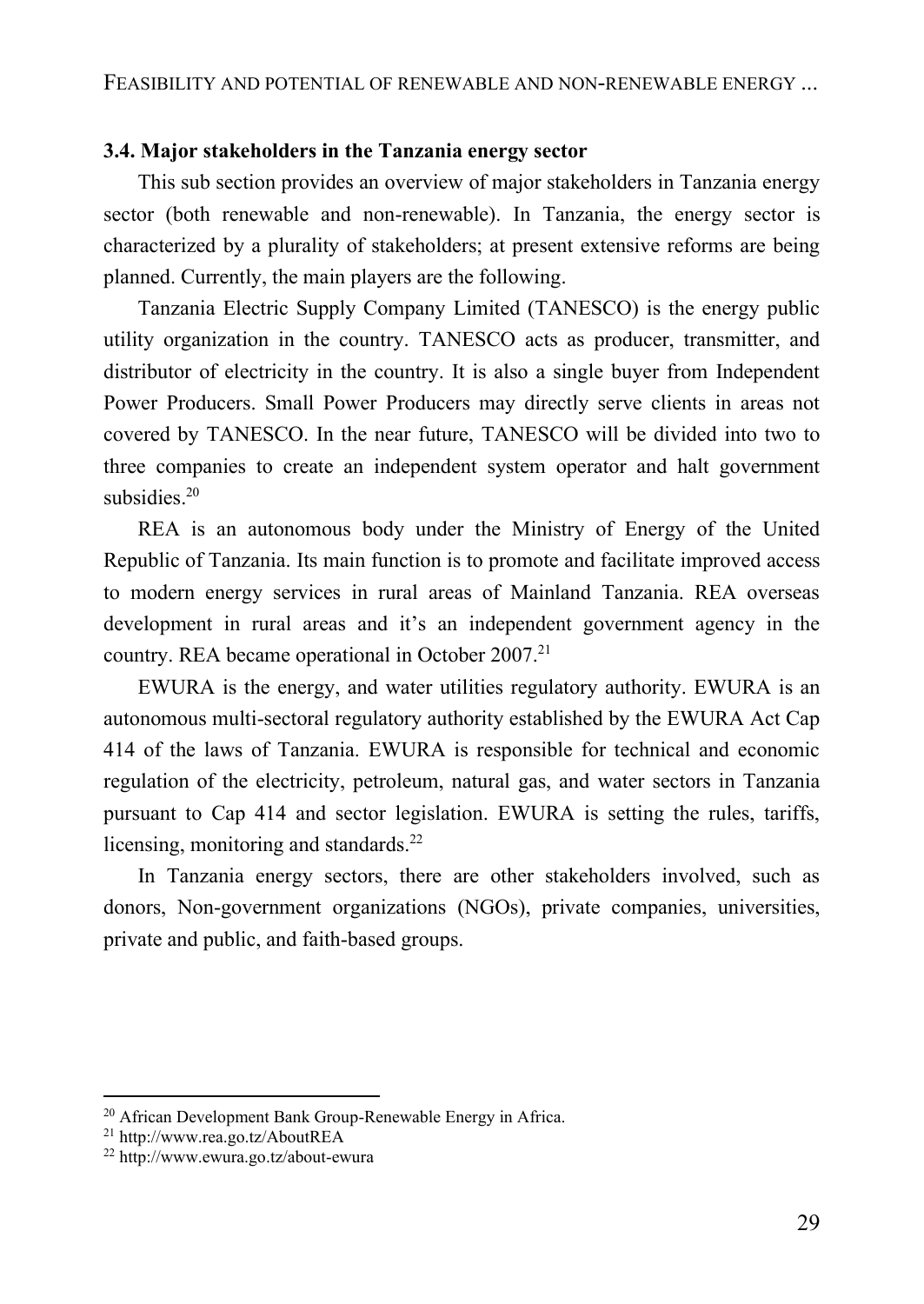#### **3.5. Energy policy and regulations**

#### **3.5.1. General information**

TANESCO has until recently retained a monopoly capacity as the only utility company operating the national grid. Through the Electricity Act, the government of Tanzania has lifted TANESCO's monopoly by allowing private sector involvement in the generation, transmission, and distribution of electricity in urban and rural areas throughout the country. Regulation of the energy sector in the country is undertaken by EWURA. As the regulator, EWURA's activities include licensing, tariff review, monitoring performance and standards, as well as reviewing and approving power purchase agreements. The main energy policies and regulations in Tanzania include; National Energy Policy 2015, Electricity Act 2008, Energy and Water Utilities Regulatory Authority Act CAP 414, Rural Energy Act 2005, and Environmental Management Act 2004.

#### **3.5.2. Renewable energy policy**

The government of Tanzania intends to develop these renewable energy sources in order to minimize the production costs, which will make electricity cheap and affordable to the majority citizen in the country. At present, renewable energy policy is incomplete. This policy is focusing on potential renewable energy investments.

## **3.5.3. Energy efficiency strategy**

Energy efficiency initiatives in Tanzania are often hindered by limited capacity in strategic planning at ministerial levels, lack of financial resources for investing inefficient equipment, lack of awareness, shortage of technical capacity to disseminate the skills, and adaptation of the technologies and other issues. Currently, Tanzania has no comprehensive policy, instrument, or strategy targeting Energy Efficiency (EE). The country has recently addressed this issue through the implementation of programmes and projects at an institutional level and in cooperation with several development partners.

In Tanzania, the power system losses were at 16.4%. TANESCO has recently put in place a Loss Reduction Programme, which is currently being implemented. On the formulation of policies, strategies and plans targeting the Energy Efficiency,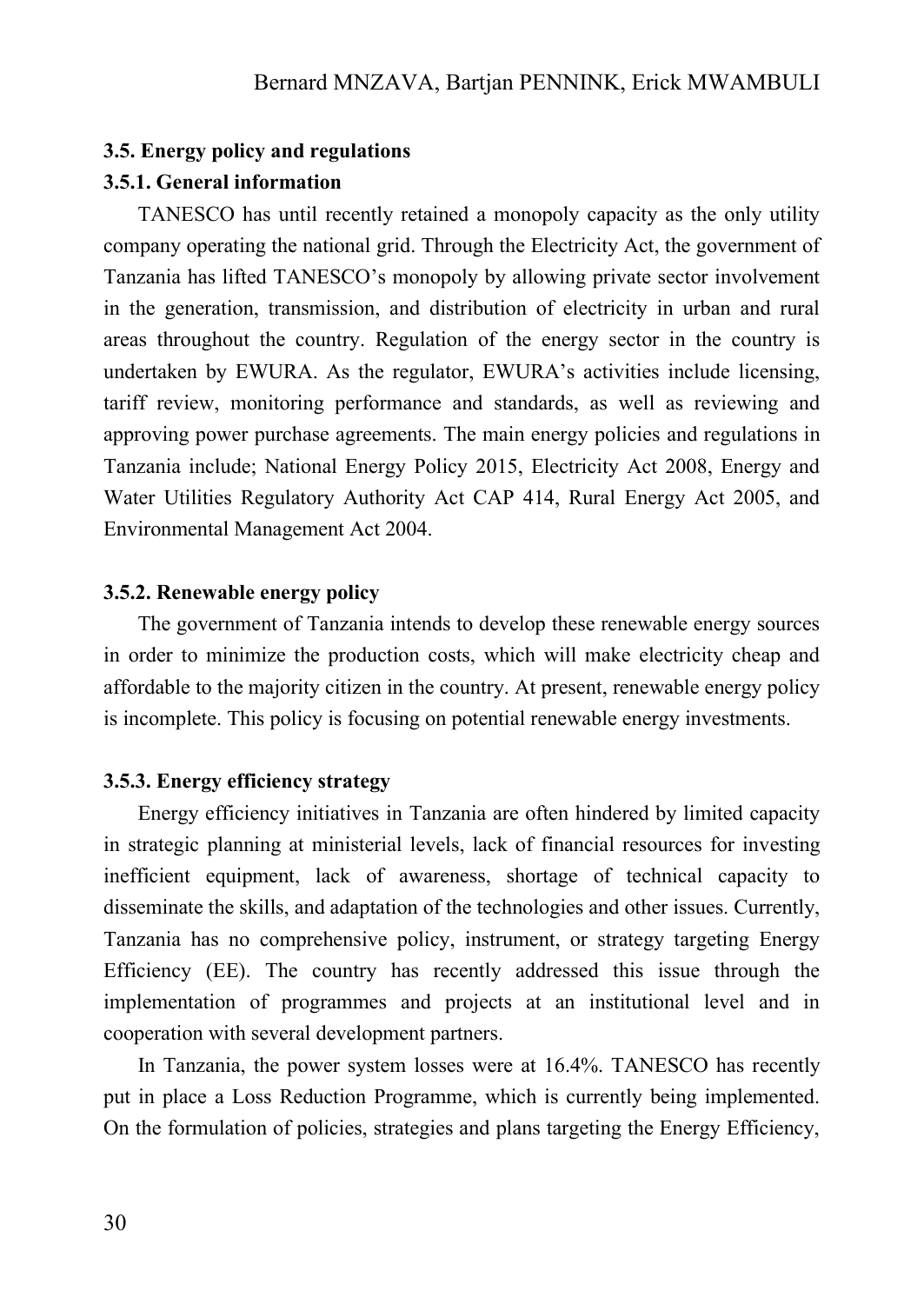the country is working with several development partners to develop an Energy Efficiency Programme This programme will help the government establish an Energy Efficiency Policy with key goals and targets and develop a National Energy Efficiency Action Plan. The programme will also assist to develop a framework targeting energy auditors and managers, energy efficiency standards and labelling, standards, and regulations to address energy efficiency in buildings, industrial energy management and efficient biomass utilisation. Furthermore, the Loss Reduction Programme includes capacity building components in energy efficiency directed at the public and private sectors.

#### **3.6. Electricity**

#### **3.6.1. Generation capacity**

In Tanzania, electricity is generated by the central grid (main grid), owned by TANESCO, and by isolated mini-grids in remote areas. In addition, TANESCO imports power from Uganda and Zambia. Electricity production has been dominated to date by large hydro. A long-term strategy is to expand electricity production, and transmission capabilities and installed peak capacity is forecasted to increase sevenfold by 2035.<sup>23</sup>

#### **3.6.2. Electricity demand and generation forecast**

Tanzania's per capita electricity consumption is shallow. It was 104.79kWh per year in 2014, <sup>24</sup> less than 50% of low-income countries' consumption. Currently, the consumption is increasing rapidly, owing mainly to accelerating productive investments and a growing population. The Power System Master Plan (2010-2035) anticipates that the country's electrification status will increase to at least 75% by 2035. On the same line, the demand from connected clients will increase significantly as Tanzania reaches middle-income status, as stipulated in the National Development Vision 2025.

TANESCO anticipates major demand increases from the water-supply schemes, factories, several mining operations in the country and Liquefied Natural Gas

<sup>&</sup>lt;sup>23</sup> African Development Bank Group-Renewable Energy in Africa.

<sup>&</sup>lt;sup>24</sup> Ministry of Energy in Tanzania.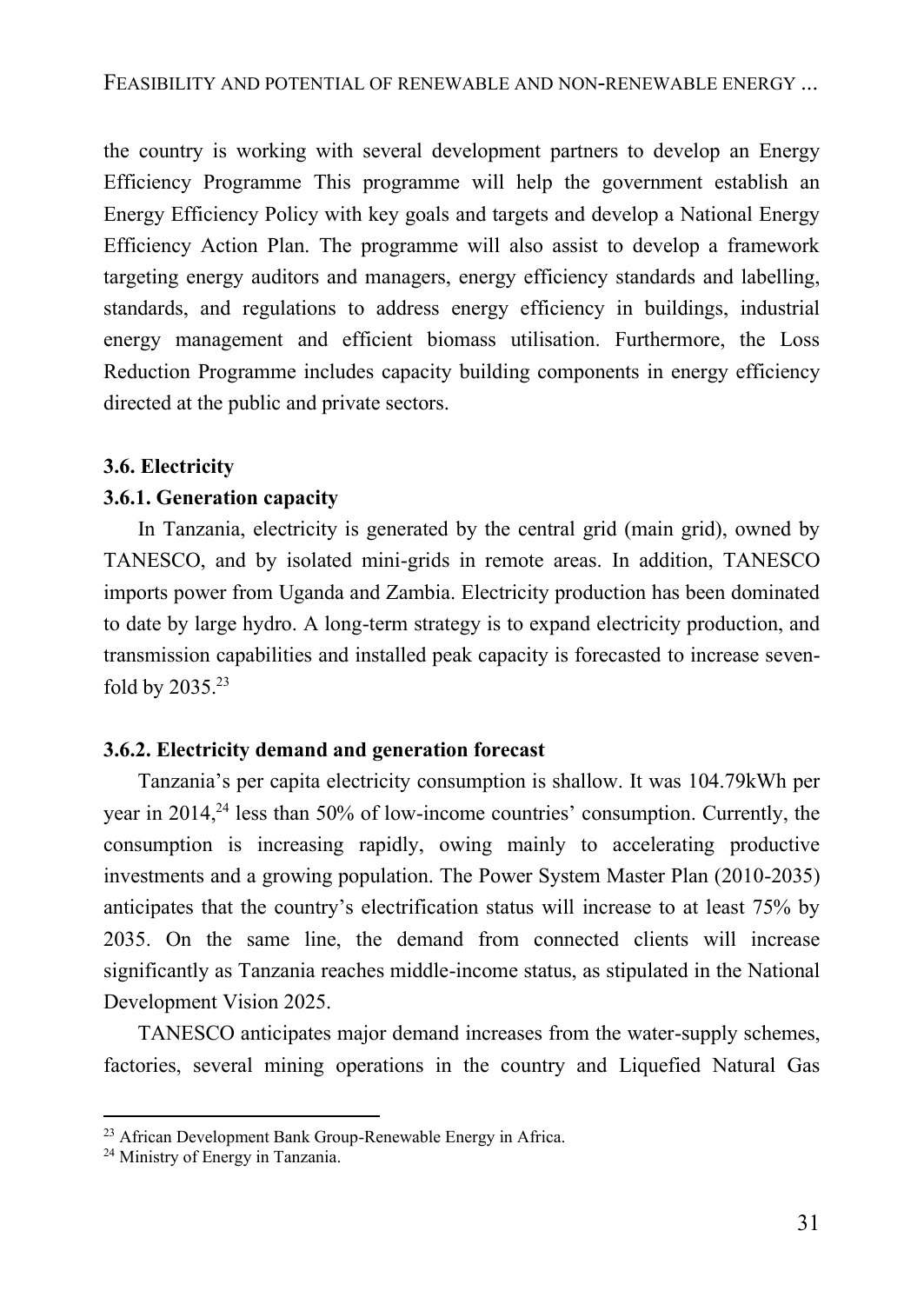(LNG). Previously, the peak demand capacity was projected to rise rapidly, from about 1,000 MW in 2013 to about 4,700 MW by 2025 and 7,400 MW by 2035. In the same way, it was expected that electricity production would increase ten-fold, from 4,175 Gwh in 2010 to 47,723 Gwh in 2035.

## **3.6.3. Electricity supply**

By 2013, the country electricity generation capacity was  $1,564$  MW,<sup>25</sup> of which 1,438.24 MW were available from the central grid, with a balance of 125.9 MW accounted for by Small Power Producer mini-grids and imports. About 65% of grid generation capacity was from thermal (33% from natural gas and 32% from oil), whilst large hydropower contributed about 35%. The rest comes from small renewable-energy power and imports.

| <b>Source</b>     | $\cdots$<br><b>TANESCO</b> | <b>IPP</b> | EPP | <b>SPP</b>               | <b>Total</b> | Percent $(\% )$ |
|-------------------|----------------------------|------------|-----|--------------------------|--------------|-----------------|
| Hydropower        | 553.0                      |            |     |                          | 553.0        | 35              |
| Small hydro       | 8.8                        |            |     | $\overline{\mathcal{A}}$ | 12.8         | 0.8             |
| (less than 10)    |                            |            |     |                          |              |                 |
| MW)               |                            |            |     |                          |              |                 |
| Oil<br>$(Jet-A1)$ | 88.3                       | 163        | 205 |                          | 456.3        | 29              |
| and diesel)       |                            |            |     |                          |              |                 |
| Gas               | 252.0                      | 249.0      |     |                          | 501.0        | 32              |
| <b>Biomass</b>    |                            |            |     | 27                       | 27.0         | 1.7             |
| Imports           | 14.0                       |            |     |                          | 14.0         | 0.9             |
| Total             | 916                        | 412        | 205 | 31                       | 1,564.1      | 100             |
| Percent $(\% )$   | 59                         | 26         | 13  | 2                        | 100          |                 |

**Table 3. Electricity generation capacity**

Source: TANESCO (2013).

Note: IPP = Independent Power Producer, EPP = Emergency Power Producer, SPP = Small Power Producer.

 $25$  TANESCO – March 2013.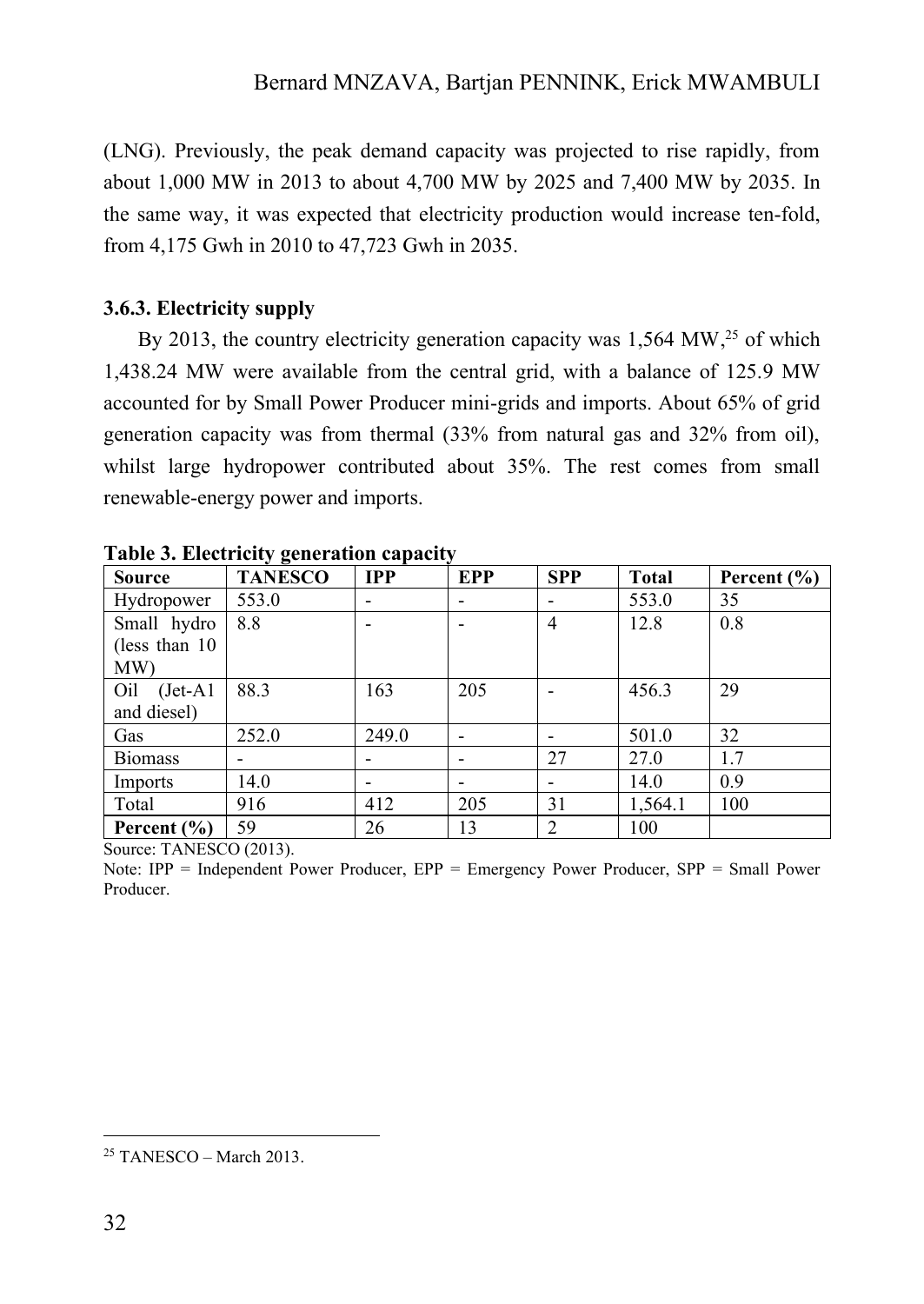## **3.6.4 Electricity cost**

The electricity costs are categorized into different groups depending on the usage level. Specifically, TANESCO distinguishes customers into groups by setting its electricity prices, as indicated in Table 4. Based on the groups indicated in Table 4, the electricity prices are shown in Table 5.

| D <sub>1</sub> | Domestic Low Usage, for low consumption users (using on average                                                                                                             |
|----------------|-----------------------------------------------------------------------------------------------------------------------------------------------------------------------------|
|                | less than 50kWh per year)                                                                                                                                                   |
| T1             | General Usage, for general use of electricity including residential,<br>small industries, commercial and public lighting (applies to<br>consumption above 283 kWh per year) |
| T2             | Low Voltage Maximum Demand Usage, for general use at 400 Volts<br>with average consumption greater than 7500 kWh per meter reading<br>period.                               |
| T <sub>3</sub> | Medium Voltage Maximum Demand Usage, for general use where<br>power is metered at 11/33 kV.                                                                                 |
| T <sub>5</sub> | High Voltage for general use with power in meters of 132kV and<br>above-including bulk supply of Zanzibar.                                                                  |

**Table 4. TANESCO customers**

Source: TANESCO (2016).

|  |  | <b>Table 5. Electricity prices</b> |  |
|--|--|------------------------------------|--|
|--|--|------------------------------------|--|

| <b>Customer Category</b> | <b>Price Component</b>     | Charges from April 1st |  |  |
|--------------------------|----------------------------|------------------------|--|--|
|                          |                            | 2016-Present           |  |  |
| D1-Domestic              | <b>Basic Charge</b>        |                        |  |  |
|                          | Energy Charge 0-75 kWh/mo  | 100                    |  |  |
|                          | Energy Charge Above 75 kWh | 350                    |  |  |
| T1-General Use           | Basic Charge/mo            |                        |  |  |
|                          | <b>Energy Charge</b>       | 92                     |  |  |
|                          | Demand (kVA)               |                        |  |  |
| T2-Low Voltage           | Basic Charge/mo            | 14,233                 |  |  |
|                          | <b>Energy Charge</b>       | 195                    |  |  |
|                          | Demand (kVA)               | 14,004                 |  |  |
| T3-Medium Voltage        | Basic Charge/mo            | 16,769                 |  |  |
|                          | <b>Energy Charge</b>       | 156                    |  |  |
|                          | Demand (kVA)               | 13,200                 |  |  |
| T5-High Voltage          | Basic Charge/mo            |                        |  |  |
|                          | <b>Energy Charge</b>       | 152                    |  |  |
|                          | Demand (kVA)               | 16,550                 |  |  |

Source: TANESCO (2016).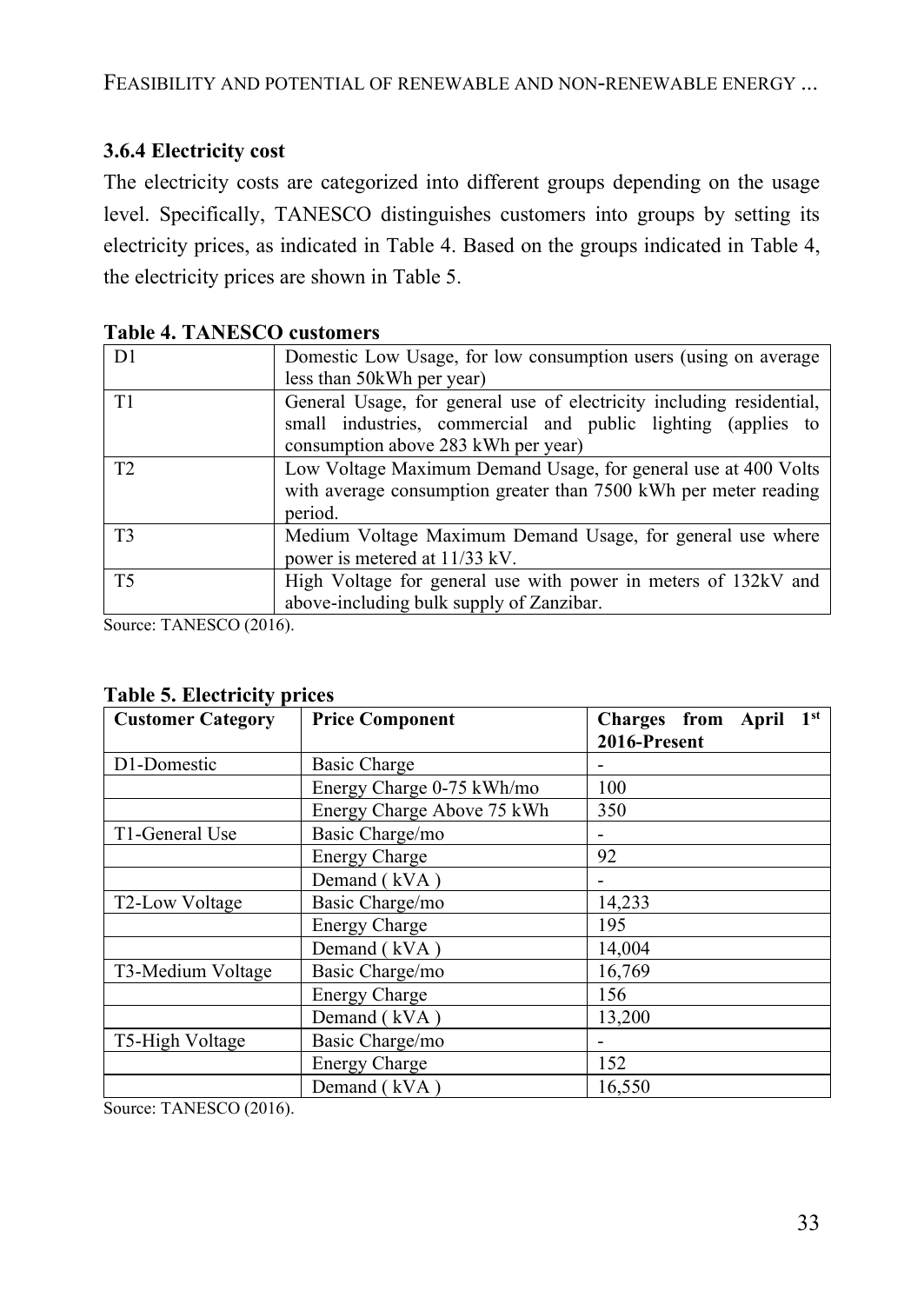#### **4. Discussion and analysis of empirical research**

Our study collected data from 45 businesses/organizations which operates in energy sector within the United Republic of Tanzania, the purpose was to find out the stakeholder's response toward investment in energy sector. In this study, we used purposive sampling to select a sample of 45 businesses/organizations. Our study selects respondents who have been working in Tanzania energy sector for more than ten (10) consecutive years, the short questionnaire was sent to them through email and asked them to fill in the short questionnaire that is added in the appendix 1 of this paper. The surveyed persons were given a maximum period of one week (7 days) to fill in the short questionnaire.

## **4.1. Investment in renewable energy 4.1.1. Government initiatives**

Our study finds that many stakeholders accepted the efforts/ initiative of the United Republic of Tanzania towards renewable energy sources investments. Our survey found that 39 respondents (87%) of business/organizations accepted the government imitative and the rest 06 respondents (13%) rejected. Moreover, many respondents support the public-private partnership initiative. Furthermore, our findings indicate that 41 respondents (91.1%) agree that renewable energy generate affordable power.

The Tanzanian energy policy actively encourages private investments in the energy sector. The private generation of electricity in the country accounts for more than 40% of the available installed base. Private producers are expected to continue contributing to the total energy mix, both with SPPs and larger IPP. Despite this advancement, the policy and regulatory framework for clean energy are yet incomplete. The Tanzania Public-Private Partnership policy foresees that PPP energy projects might arise from international competitive bidding or unsolicited bidding, but mostly are from unsolicited bidding. Currently, EWURA is conducting a study to review the feed-in tariff to an extended client base and for clean energyspecific technologies.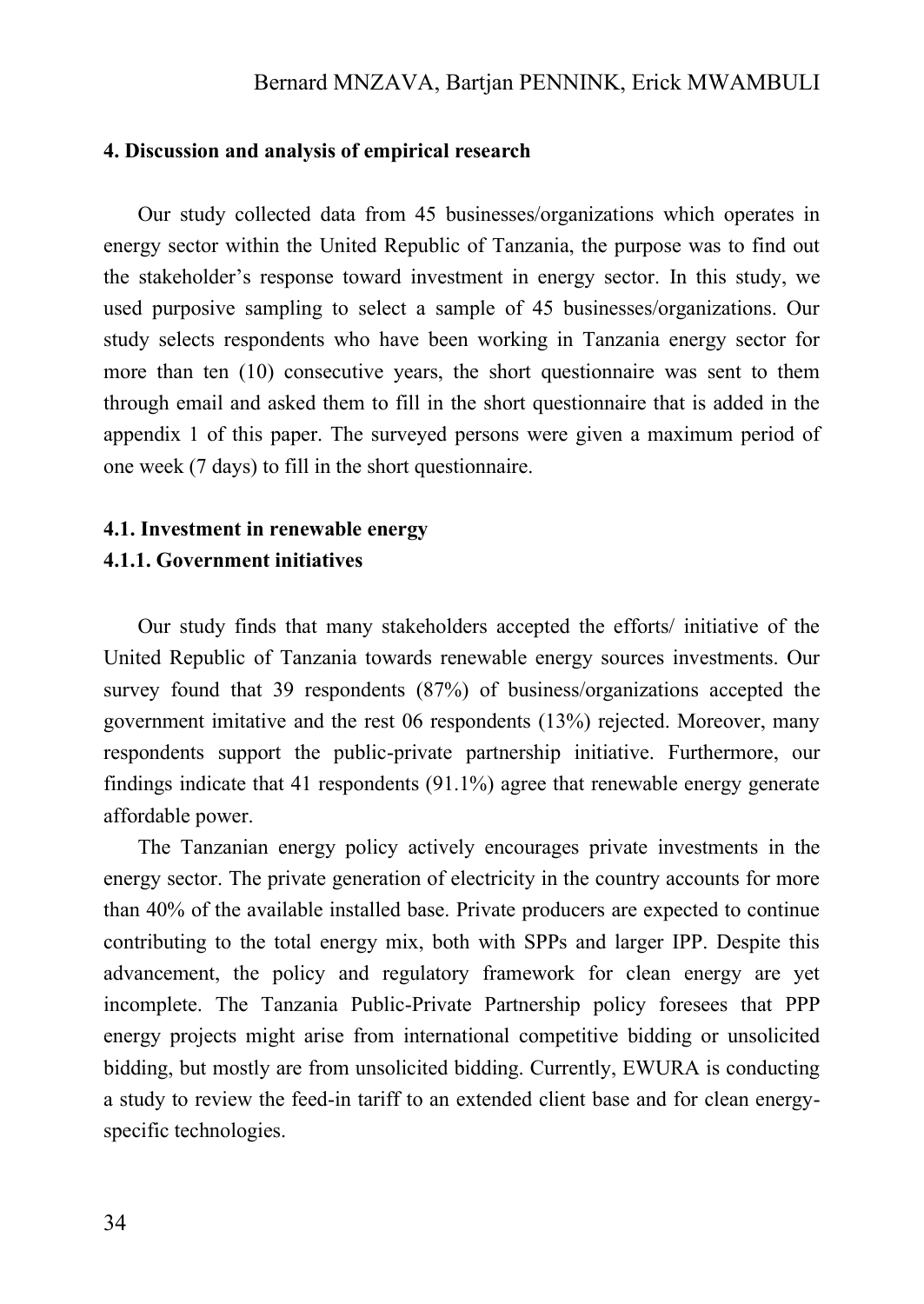

**Figure 3. Government initiative towards renewable energy sources investments**

Source: Authors' own elaboration.

#### **4.1.2. Opportunities**

The targeted stakeholders were asked to recommend on the opportunities towards the development of renewable energy sources investment in Tanzania. The results from our finding indicate that 97.8% of our sample accept the fact that there are opportunities towards the development of hydropower energy investment in the country. 62.2% of our sample agree very strongly on the hydropower investment opportunity as shown in Table 6.

Tanzania is blessed with abundant, high-quality clean energy resources that are largely untapped. The United Republic of Tanzania's total generation capacity from clean energy (excluding large hydro) is around 4.9%; this includes captive generation in sisal, tannin and sugar factories, solar and small hydro plants. The government of Tanzania encourages stakeholders to invest in clean energy and assure them very close support. According to Schwerhoff and Sy (2017), clean energy has an important role in attaining social and economic development goals. At present, clean energy has contributed to poverty alleviation in the country in different ways, including providing employment opportunities to local citizens (Bishoge et al. 2020).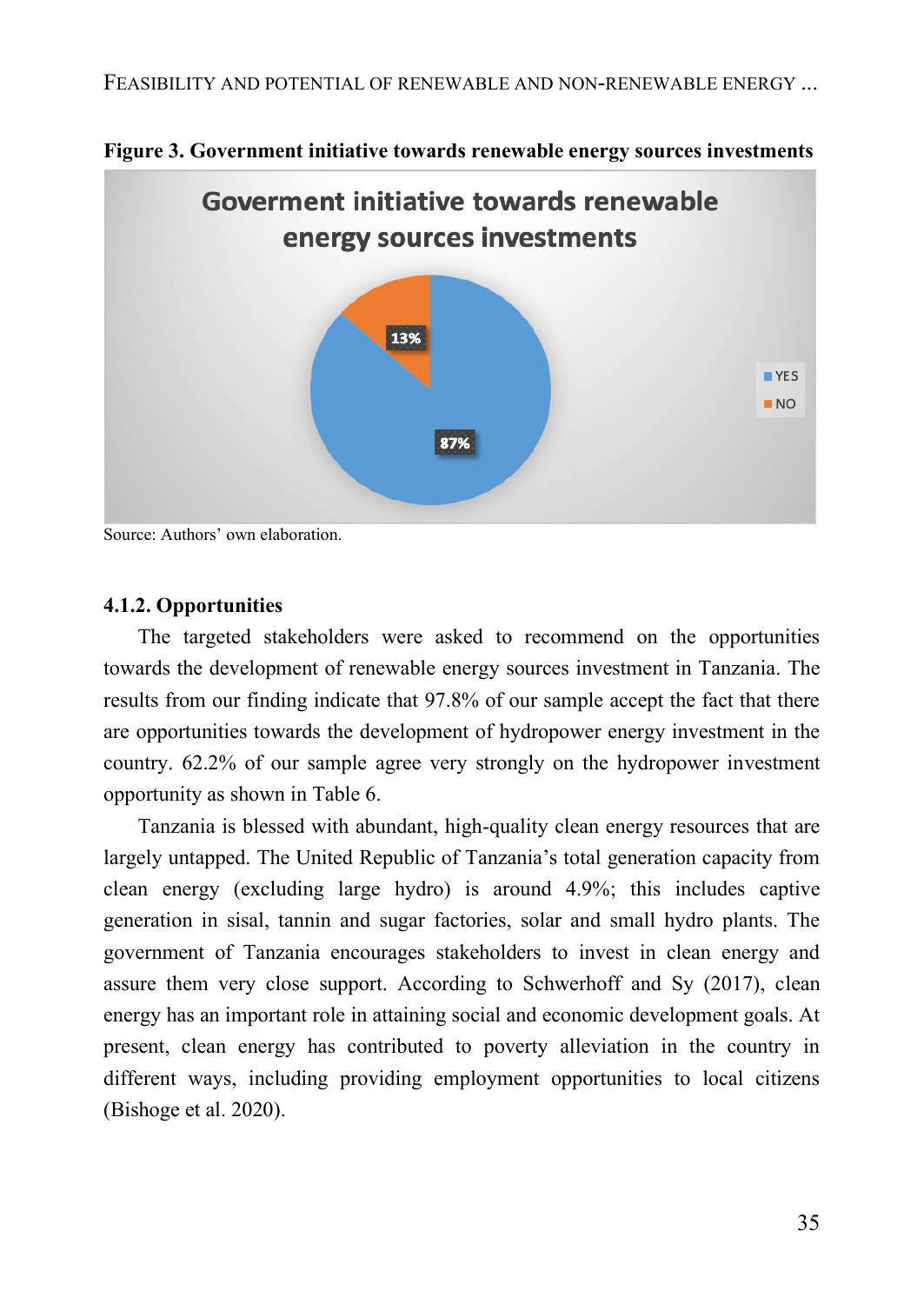| Opportunities     | Response in Percentage (%) |      |                |     |      |               |          |              |
|-------------------|----------------------------|------|----------------|-----|------|---------------|----------|--------------|
|                   | Accepted                   |      |                |     |      |               | Rejected |              |
|                   | 01                         | 02   | 0 <sub>3</sub> | 04  | 05   | <b>Total</b>  | 06       | <b>Total</b> |
|                   |                            |      |                |     |      | $\frac{6}{6}$ |          | $\%$         |
| Wind energy       | 42.2                       | 13.3 | 8.9            | 8.9 | 20.0 | 93.3          | 6.7      | 6.7          |
| Geothermal energy | 53.3                       | 22.2 | 11.2           | 2.2 | 6.7  | 95.6          | 4.4      | 4.4          |
| Hydropower        | 62.2                       | 15.6 | 8.9            | 6.7 | 4.4  | 97.8          | 2.2      | 2.2          |
| Bio-energy        | 44.5                       | 17.8 | 13.3           | 6.7 | 13.3 | 95.6          | 4.4      | 4.4          |
| Solar energy      | 48.8                       | 20.0 | 8.9            | 6.7 | 6.7  | 91.1          | 8.9      | 8.9          |

**Table 6. Opportunities towards the development of renewable energy sources investment in Tanzania**

Source: Authors' own elaboration.

Notes: 01: agree very strongly; 02: agree strongly; 03: agree; 04: fairly agree; 05: slightly agree; 06: strongly disagree.

#### **4.1.3. Challenges**

In order to achieve the overall objectives of economic growth and poverty reduction in Tanzania, there is a need for improvements within renewable energy. The targeted stakeholders were asked to recommend on the major challenges to the development of renewable energy sources investment in Tanzania. The results from our finding indicate that 88.8% of our sample accept the institutional, regulatory and legal as major challenge to the development of renewable energy source investment in Tanzania of which 51.1% agree very strongly on the institutional, regulatory and legal as major challenge as shown on the Table 7.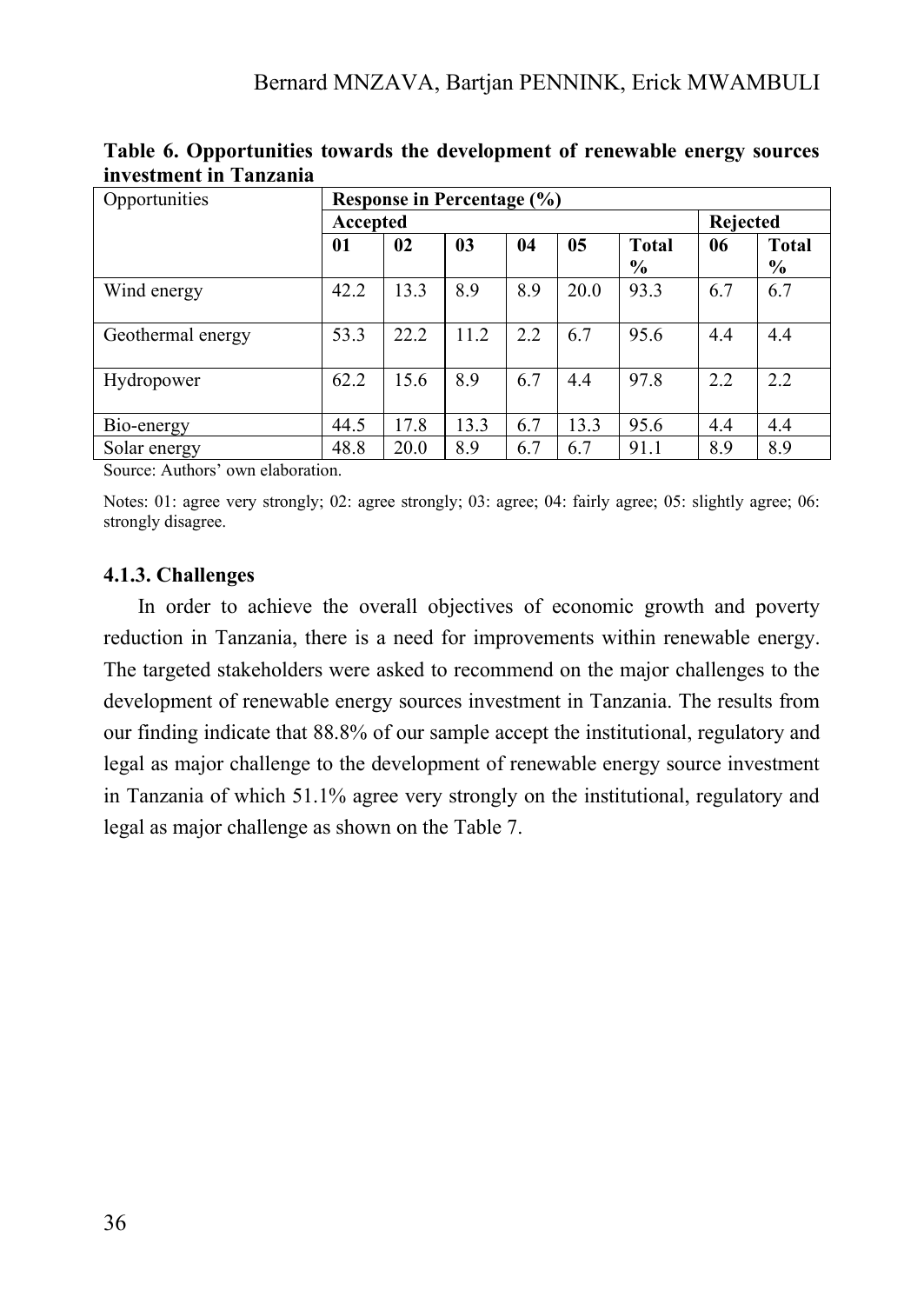| Challenges                                                          | Response in Percentage (%) |      |                |      |      |               |      |               |  |
|---------------------------------------------------------------------|----------------------------|------|----------------|------|------|---------------|------|---------------|--|
|                                                                     | Accepted                   |      |                |      |      |               |      | Rejected      |  |
|                                                                     | 01                         | 02   | 0 <sub>3</sub> | 04   | 05   | <b>Total</b>  | 06   | <b>Total</b>  |  |
|                                                                     |                            |      |                |      |      | $\frac{6}{9}$ |      | $\frac{6}{6}$ |  |
| regulatory<br>Institutional,<br>and legal                           | 51.1                       | 24.4 | 6.7            | 4.4  | 2.2  | 88.8          | 11.2 | 11.2          |  |
| Knowledge and capacity                                              | 33.3                       | 13.3 | 17.8           | 11.2 | 4.4  | 80.0          | 20   | 20            |  |
| Ability<br>learn<br>to<br>new<br>concepts Economic and<br>financial | 40.0                       | 15.6 | 4.4            | 8.9  | 13.3 | 82.2          | 17.8 | 17.8          |  |

**Table 7. Challenges to the development of renewable energy sources investment in Tanzania**

Source: Authors' own elaboration.

Notes: 01: agree very strongly; 02: agree strongly; 03: agree; 04: fairly agree; 05: slightly agree; 06: strongly disagree.

## **4.1.3.1. Institutional, regulatory and legal**

The limited role of clean energy in the Power System Master Plan reflects a lack of data availability and inadequate planning tools and methods to integrate clean energy options, mostly distributed generation. The policy and regulatory framework for renewable energy are yet to be implemented. There are no feed-in tariffs or other clear incentives for renewable energy larger than 10 MW to date. Furthermore, there is no legal, and regulatory framework in place for geothermal development.

## **4.1.3.2. Knowledge and capacity**

The country has few or very limited expertise in undertaking feasibility studies, detailed design, and construction of clean energy power plants. Moreover, there is very limited information on the needed quality and duration of resources, especially geothermal, mini-hydroelectricity, and mini-hydroelectricity, and wind. Clients are unaware of the product standards, available technology options and efficient alternative production methods.

## **4.1.3.3. Economic and financial**

Clean energy projects generally need massive capital investment invested. Typical financing instruments available in the country market are not well suited to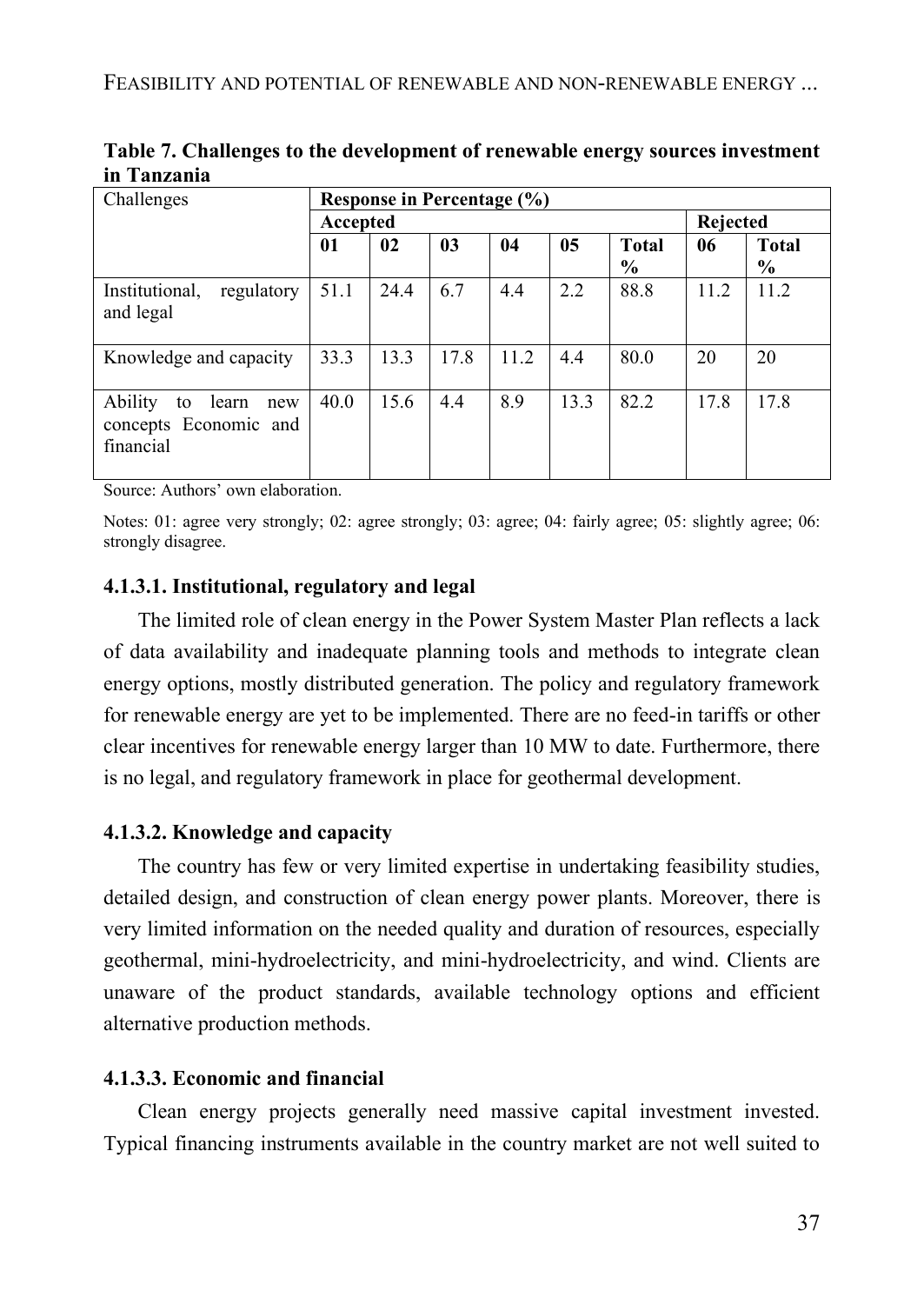developing clean energy projects, which require low cost and long-term debt. The Tanzanian banking sector and investors have limited experience with financing clean energy projects.

#### **4.2. Investment in non-renewable energy**

The targeted population were also asked to recommend on the development of natural gas in Tanzania. The results from our finding indicate that 42 respondents (93.3 %) of our sample accept that natural gas development is very important to the country because the development of natural gas will bring great benefits in Tanzania and its people like low-cost and cheaper electricity, growth and industrial increase, environmental conservation, employment opportunities creation, clean water and provision of industrial energy.

Furthermore, our results indicate that 38 respondents (84.4 %) of our sample suggest an energy strategy of more investment on natural gas or equal balance between natural gas and renewable energy, the respondents believe that more investment on natural gas or equal balance strategy between natural gas and renewable energy will bring a considerable drop in emissions, lower carbon footprint, while serving as critical counterpart to intermittent renewable energy and this will also enabling future hydrogen economy

Moreover, the targeted respondents were also asked to assess on non-renewable energy sources in Tanzania. 35 respondents (77.8%) believe that the ongoing discovery and exploration of natural gas is Tanzania has a promising future although the current supply of natural gas does not meet the increasing demand of natural gas users within the country.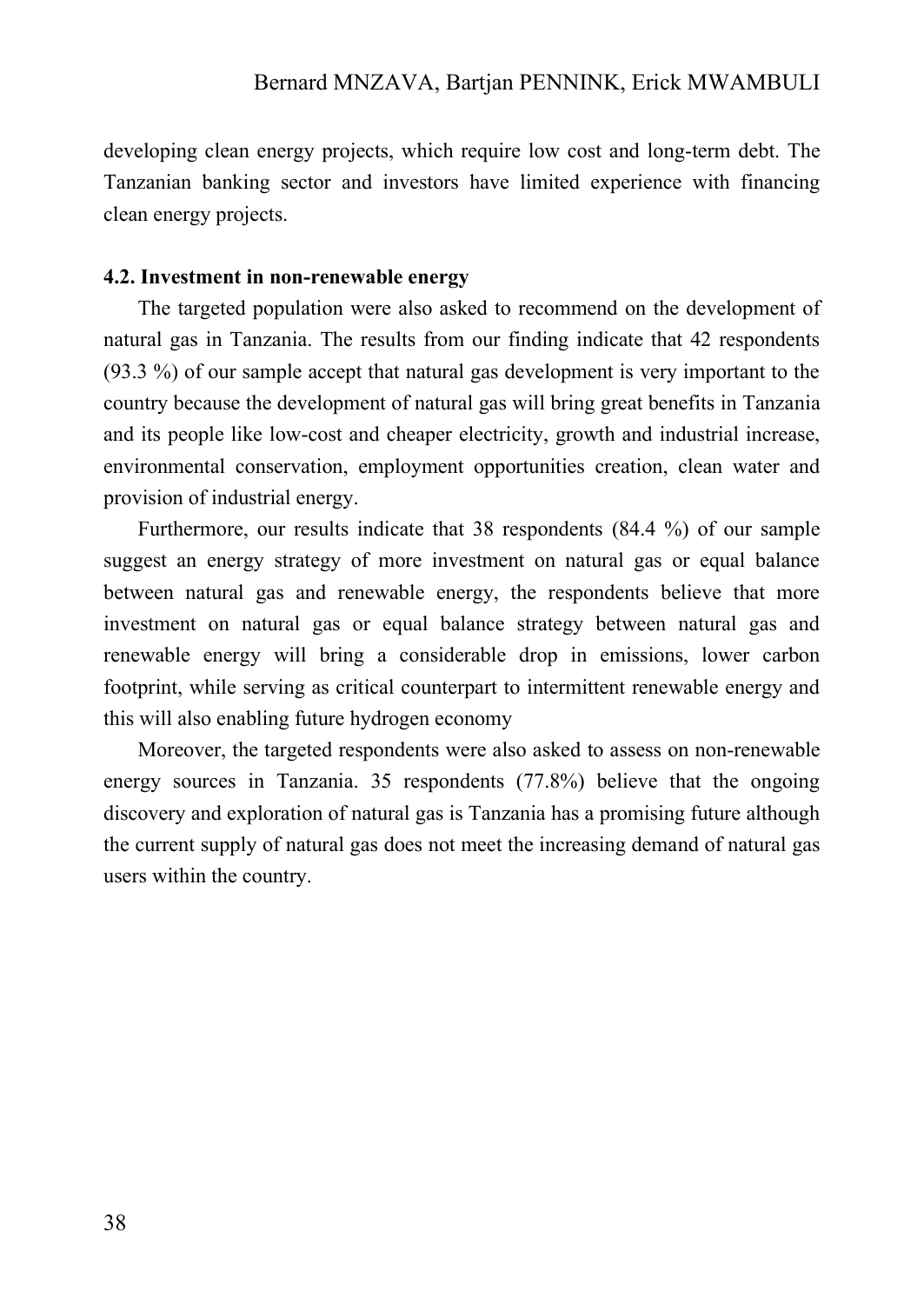

**Figure 4. Government initiative towards renewable energy sources investments**

Source: Authors' own elaboration.

#### **5. Conclusion and recommendations**

Tanzania is one of the countries with the fastest growing economy in sub-Saharan Africa, and therefore, the need for affordable, clean, and sustainable energy to meet her ever-growing demands is pressing (Kichonge 2018). At present, Tanzania has attained a middle-income status, leading to a high demand for electricity in the country to support economic and social activities. According to IEA (2019,) Tanzania's economy could be seven times larger in 2040 than today*.*

There has been a positive incentive in the implementation of renewable energy in the country. Through the Ministry of Energy, Tanzania's government, in collaboration with developing partners and the private sector, has all potential to invest in renewable energy systems and innovation through Public-Private Partnership (PPP).

Tanzania has a potential renewable energy investment in various energy sources including wind energy, solar energy, hydro power energy, bio-energy and geothermal energy. The country has various potential areas for massive investment in wind energy throughout the country. To date, four private companies have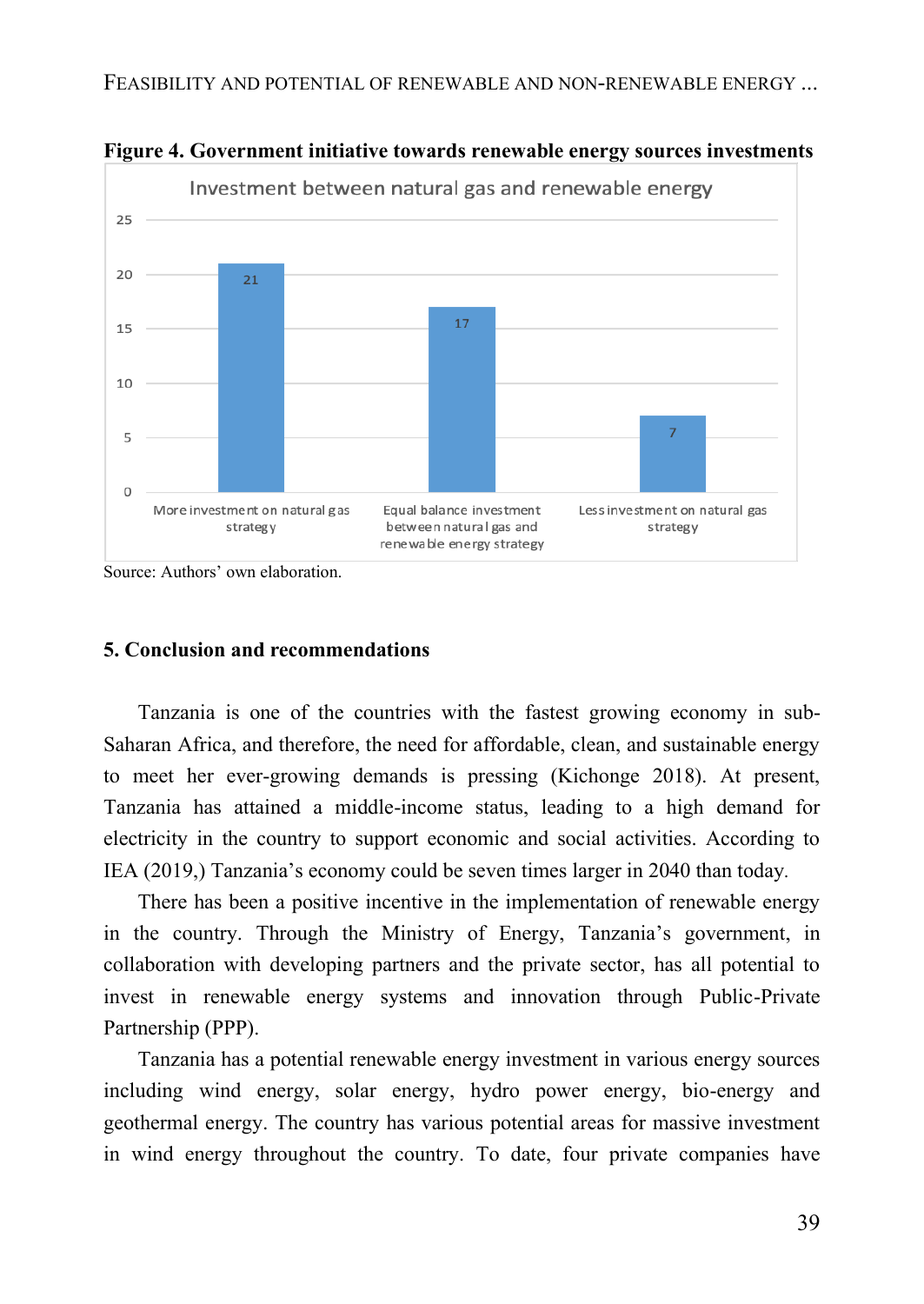expressed an interest in investing in wind energy, considering construction of farms in the 50-100 MW range. <sup>26</sup> The potential for grid-connected solar PV is estimated to amount 800 MW. To date a number of private companies have expressed interest in developing 50-100 MW solar plants.

The Tanzania potential in hydropower is also promising as 16 hydropower projects with a combined capacity of 3,000 MW to be finalized by 2031. The potential for modern biomass uses in Tanzania is very high considering that the raw materials available is abundant and includes sisal (0.2 MTPY), rice husk (0.2 MTPY), sugar bagasse (1.5 MTPY), coffee husk (0.1 MTPY), forest residue (1.1 MTPY) and municipal solid waste (4.7 MTPY).<sup>27</sup> Furthermore, the total potential geothermal power in 50 identified sites is 650 MW of electricity.

Our study collected data from 45 businesses/organizations which operates in energy sector within the United Republic of Tanzania, the purpose was to find out the stakeholder's response toward investment in energy sector. We used purposive sampling to select a sample of 45 businesses/organizations and asked them to fill in the short questionnaire. Based on available reports and the answers on the survey, investments in gas as non-renewable source of Energy cannot be forgotten in the Tanzanian context.

Tanzania can become a regional energy and technology hub in the East African Regional Bloc due to its political and economic stability. Our study recommends further studies in renewable energy to compare the practices of Tanzania with other countries especially those within sub Saharan African.

#### **References**

Abu-Rumman G., Khdair A., Khdair S. (2020), Current status and future investment potential in renewable energy in Jordan: An overview, "Heliyon Journal", vol. 6 no. 2.

Acikgoz C. (2011), Renewable energy education in Turkey, "Renewable Energy", vol 36 no. 2, pp. 608-611.

Aliyu A.K., Modu B., Tan C.W. (2018), A review of renewable energy development in Africa: a focus in South Africa, Egypt and Nigeria, "Renewable and Sustainable Energy Reviews", vol. 81 no. P2, pp. 2502-2518.

<sup>26</sup> http://www.africa-eu-renewables.org/market-information/tanzania

<sup>27</sup> http://www.africa-eu-renewables.org/market-information/tanzania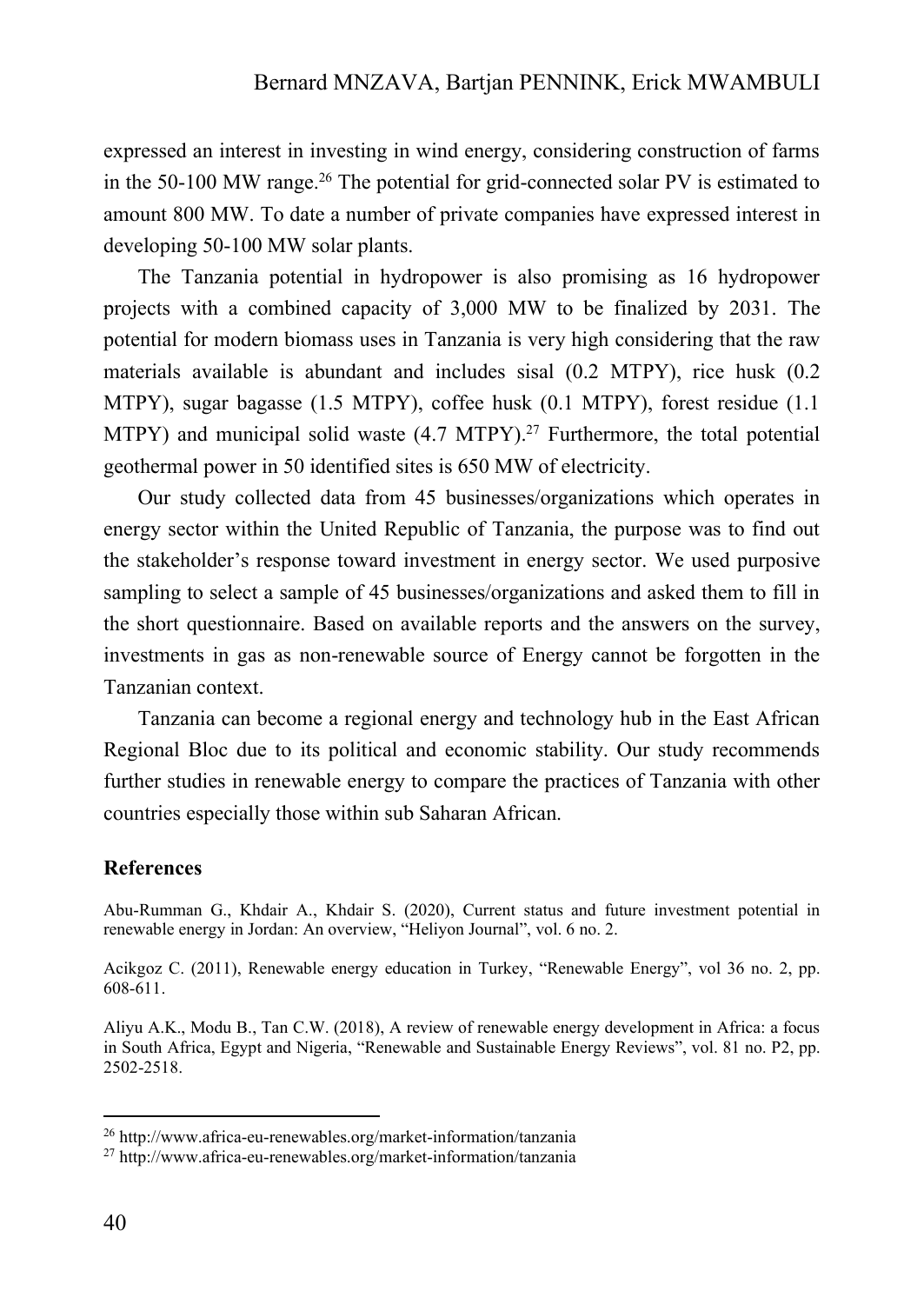#### FEASIBILITY AND POTENTIAL OF RENEWABLE AND NON-RENEWABLE ENERGY ...

Aly A., Jensen S.S., Pedersen A.B. (2017), Solar power potential of Tanzania: identifying CSP and PV hotspots through GIS multicriteria decision making analysis, "Renewable Energy", vol. 113, pp 159- 175.

Bishoge O.K., Kombe G.G., Mvile B.N. (2017), Community participation in the renewable energy sector in Tanzania, "International Journal of Sustainable Energy Planning and Management", vol. 28, pp. 121-134.

Heshmati A., Abolhosseini S., Altmann J. (2014), A review of renewable energy supply and energy efficiency technologies, IZA Discussion Paper No 8145, Bonn.

Kajugus S.I., Kabaka K.T., Mnjokava T.T. (2018), Geothermal development in Tanzania: a country update, 7th African Rift Geothermal Conference, Kigali.

Kichonge B. (2018), The status and future prospects of hydropower for sustainable water and energy development in Tanzania, "Journal of Renewable Energy", https://www.hindawi.com/journals/jre/2018/6570358/ [28.01.2022].

Schwerhoff G., Sy M. (2017), Financing renewable energy in Africa: key challenge of the sustainable development goal, "Renewable and Sustainable Energy Reviews", vol. 75, pp 393-401.

World Bank (2010). Enabling Reforms: a stakeholder-based analysis of the political economy of Tanzania's charcoal sector and the poverty and social impacts of proposed reforms, https://openknowledge.worldbank.org/bitstream/handle/10986/2865/551400ESW0P1201PE1Charcoal1 TZ1FINAL.pdf?sequence=1&isAllowed=y [22.02.2022].

http://www.africa-eu-renewables.org/market-information/tanzania [18.10.2020]. htpp://www.data.worlbank.org [30.10.2020]. http://www.ewura.go.tz [30.11.2020]. htpp://www.iea.org [24.10.2020]. htpp://www.get-invest.eu [22.12.2020]. htpp://www.nishati.go.tz [28.10.2020]. htpp://www.offgridenergyindependence.com [15.10.2020]. http://www.rea.go.tz [19.10.2020]. http://www.reegle.info/countries/Tanzania-energy-profile/TZ [17.10.2020]. http://www.rvo.nl [09.10.2020]. htpp://www.tanesco.co.tz [29.10.2020]. htpp://www.tanzania.go.tz [28.12.2020]. https://www.thecitizen.co.tz [20.02.2021]. https:// www.vallis-goup.com [26.02.2021].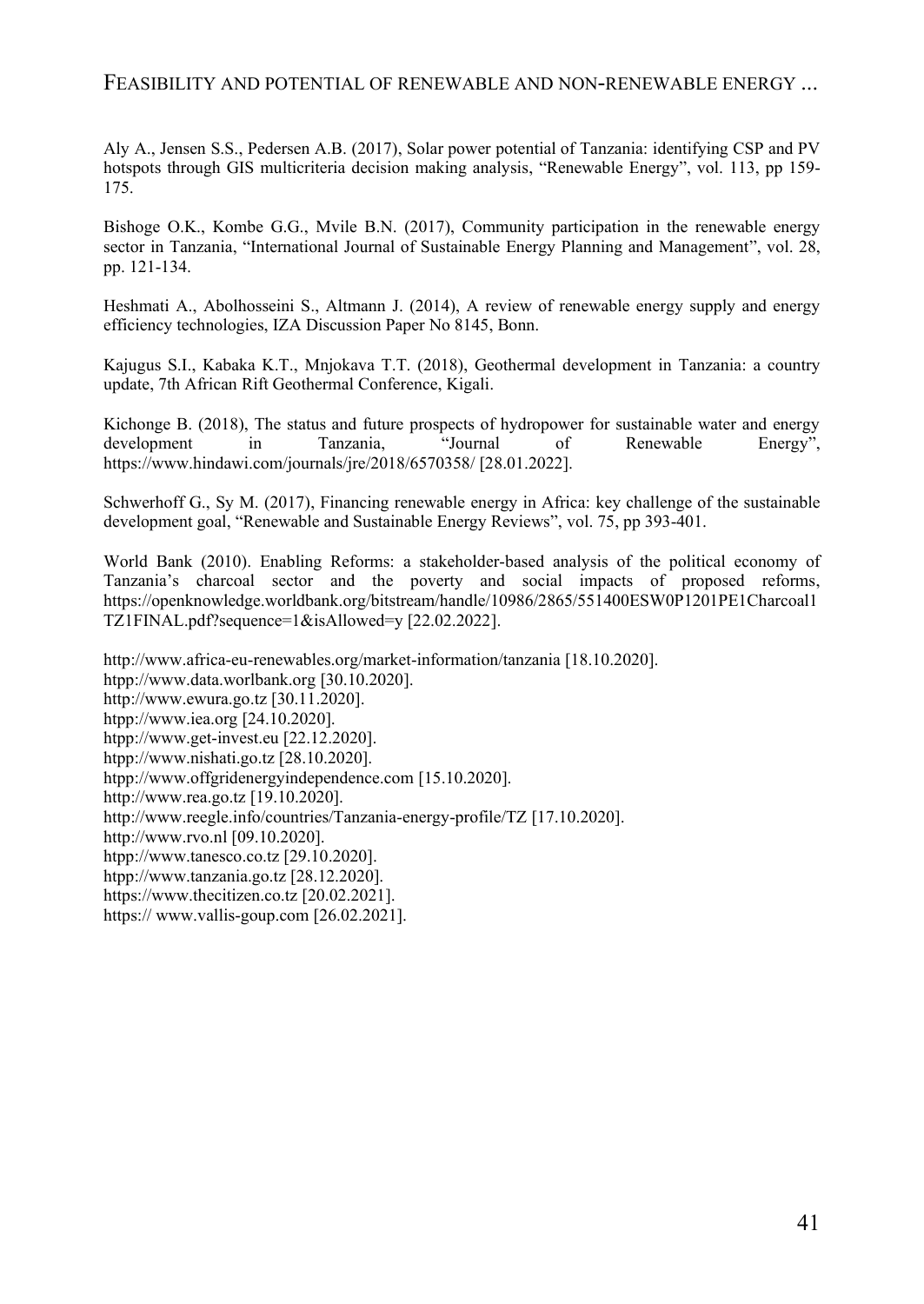## Bernard MNZAVA, Bartjan PENNINK, Erick MWAMBULI

#### **Appendix 1. Study questionnaire**

Dear respondent, The Institute of Finance Management (IFM) is conducting a research on the *Feasibility and Potential of Renewable Energy Investment: The Tanzanian Context*. As a key stakeholder in energy sector, kindly help us to fill in the questionnaire.

Thank you in advance! Follow this link to fill in the questionnaire.

| 2. | Gender (Optional)                                                             |
|----|-------------------------------------------------------------------------------|
|    | a) Male                                                                       |
|    | b) Female                                                                     |
|    |                                                                               |
|    |                                                                               |
|    | (Optional)                                                                    |
|    |                                                                               |
|    | 6. What is your function in this organization? And if independent, how do you |
|    | classify your work?                                                           |
|    | a. Consultant                                                                 |
|    | b. Researcher                                                                 |
|    | c. Other (Please specify)                                                     |
|    | 7. Does renewable energy generate affordable power?                           |
|    | a. Yes                                                                        |

- b. No
- **8.** Please rate the following renewable energy sources based on a need of huge and massive investment in Tanzania context? (Use the following scale: 01: agree very strongly; 02: agree strongly; 03: agree; 04: fairly agree; 05: slightly agree; 06: strongly disagree)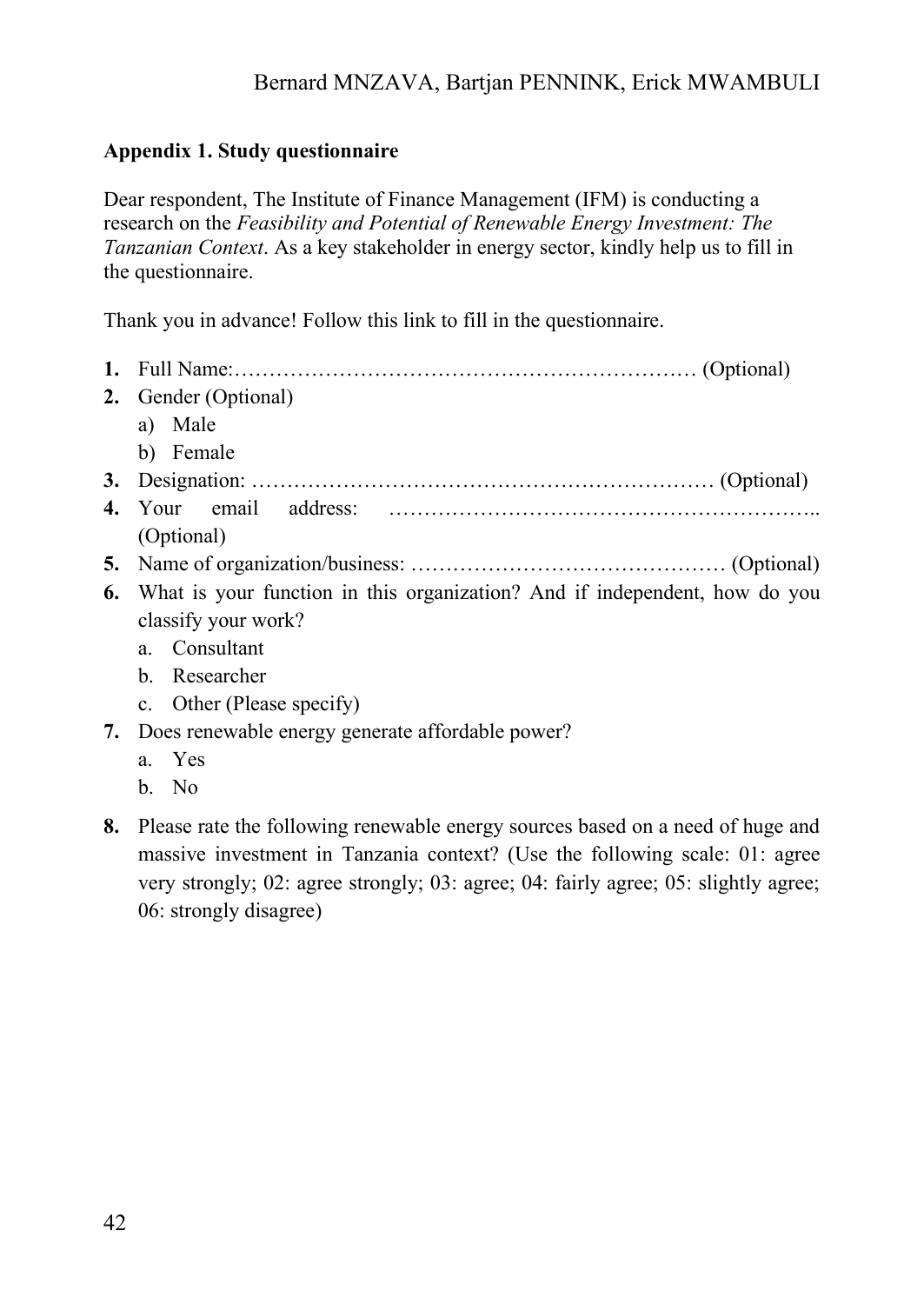**9.**

|                      | 01 | 02 | 03 | 04 | 05 | 06 |
|----------------------|----|----|----|----|----|----|
| Wind energy          |    |    |    |    |    |    |
| Geothermal<br>energy |    |    |    |    |    |    |
| Hydropower           |    |    |    |    |    |    |
| Bio-energy           |    |    |    |    |    |    |
| Solar energy         |    |    |    |    |    |    |

- **10.** Does Tanzania government put an initiative towards renewable energy source investment?
	- a. Yes
	- b. No
- **11.** If the answer on question 9 is YES, please specify………………………..
- **12.** What are the main barriers to the development of renewable energy sources in Tanzania? (Use the following scale: 01: agree very strongly; 02: agree strongly; 03: agree; 04: fairly agree; 05: slightly agree; 06: strongly disagree)

**13.**

|                                           | 01 | 02 | 03 | 04 | 05 | 06 |
|-------------------------------------------|----|----|----|----|----|----|
| Institutional,<br>regulatory and<br>legal |    |    |    |    |    |    |
| Knowledge and<br>capacity                 |    |    |    |    |    |    |